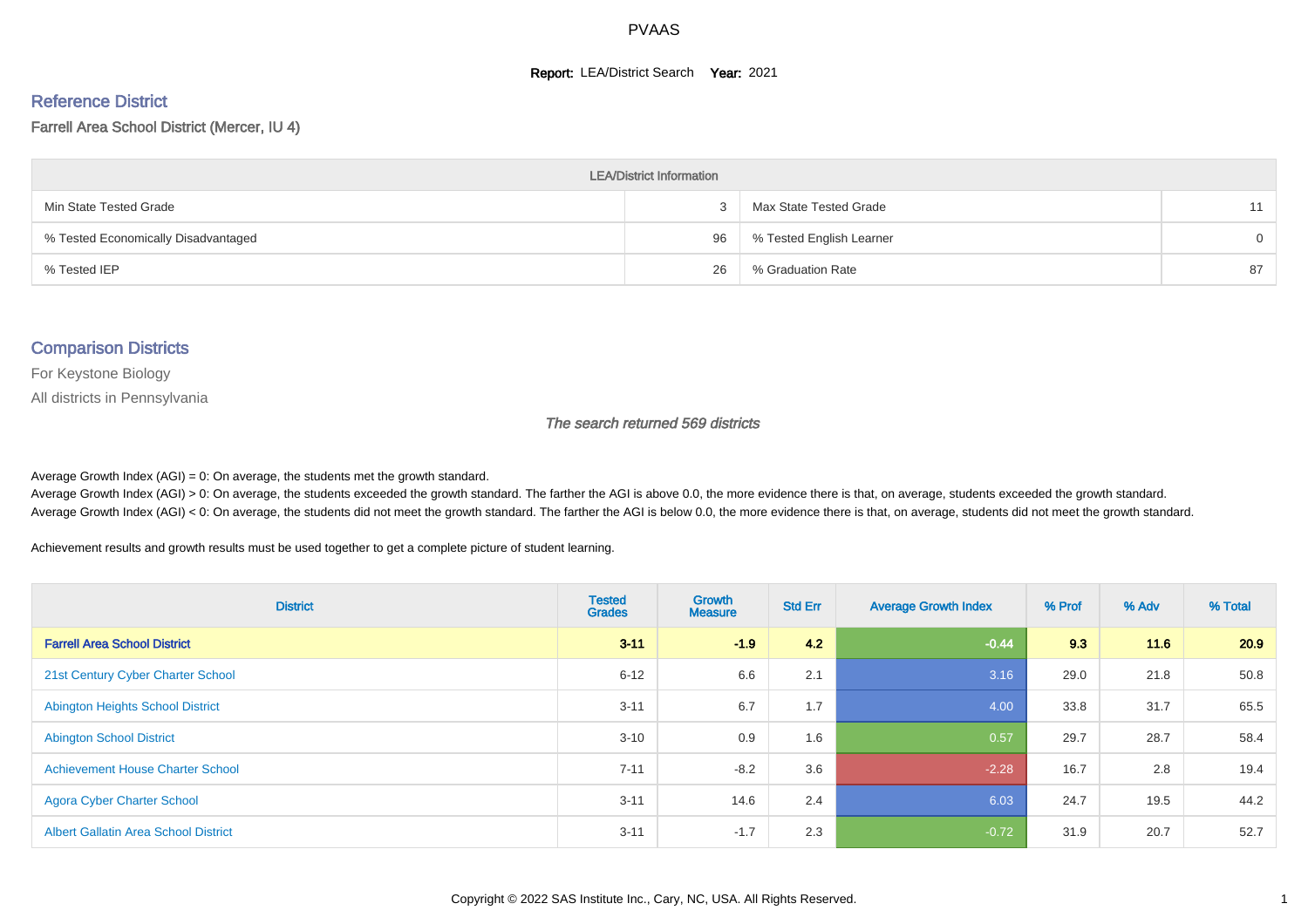| <b>District</b>                          | <b>Tested</b><br><b>Grades</b> | Growth<br><b>Measure</b> | <b>Std Err</b> | <b>Average Growth Index</b> | % Prof | % Adv   | % Total |
|------------------------------------------|--------------------------------|--------------------------|----------------|-----------------------------|--------|---------|---------|
| <b>Farrell Area School District</b>      | $3 - 11$                       | $-1.9$                   | 4.2            | $-0.44$                     | 9.3    | 11.6    | 20.9    |
| <b>Aliquippa School District</b>         | $3 - 11$                       | $-20.0$                  | 3.6            | $-5.54$                     | 1.7    | $0.0\,$ | $1.7$   |
| <b>Allegheny Valley School District</b>  | $3 - 11$                       | $-1.9$                   | 3.9            | $-0.48$                     | 31.8   | 11.4    | 43.2    |
| Allegheny-Clarion Valley School District | $3 - 10$                       | 12.3                     | 4.1            | 3.03                        | 33.3   | 19.0    | 52.4    |
| <b>Allentown City School District</b>    | $3 - 12$                       | $-16.9$                  | 1.4            | $-12.37$                    | 5.9    | 0.4     | 6.3     |
| <b>Altoona Area School District</b>      | $3 - 12$                       | 0.1                      | 1.5            | 0.07                        | 29.0   | 13.8    | 42.8    |
| Ambridge Area School District            | $3-12$                         | $-19.4$                  | 2.5            | $-7.64$                     | 23.2   | 5.6     | 28.9    |
| <b>Annville-Cleona School District</b>   | $3-12$                         | 1.1                      | 2.4            | 0.45                        | 34.8   | 13.6    | 48.5    |
| <b>Antietam School District</b>          | $3 - 10$                       | $-9.5$                   | 3.7            | $-2.57$                     | 20.9   | 1.5     | 22.4    |
| <b>Apollo-Ridge School District</b>      | $3 - 12$                       | 9.5                      | 3.0            | 3.23                        | 34.0   | 9.4     | 43.4    |
| <b>Armstrong School District</b>         | $3 - 11$                       | $9.8\,$                  | 1.6            | 6.22                        | 32.8   | 24.6    | 57.4    |
| Aspira Bilingual Cyber Charter School    | $3 - 11$                       | 5.1                      | 5.8            | 0.87                        | 4.8    | 0.0     | 4.8     |
| <b>Athens Area School District</b>       | $3 - 11$                       | 2.6                      | 2.3            | 1.11                        | 34.9   | 12.3    | 47.3    |
| <b>Austin Area School District</b>       | $3 - 11$                       | 2.6                      | 6.0            | 0.43                        | 25.0   | 18.8    | 43.8    |
| <b>Avella Area School District</b>       | $3 - 12$                       | 1.6                      | 4.7            | 0.34                        | 34.8   | 7.2     | 42.0    |
| <b>Avon Grove Charter School</b>         | $3 - 11$                       | 9.8                      | 3.1            | 3.18                        | 32.4   | 26.0    | 58.4    |
| <b>Avon Grove School District</b>        | $3 - 10$                       | 7.6                      | 1.4            | 5.29                        | 33.7   | 33.2    | 67.0    |
| <b>Avonworth School District</b>         | $3 - 10$                       | $-6.2$                   | 2.3            | $-2.68$                     | 35.9   | 14.1    | 50.0    |
| <b>Bald Eagle Area School District</b>   | $3 - 11$                       | 7.6                      | 2.5            | 3.00                        | 31.6   | 15.6    | 47.3    |
| <b>Baldwin-Whitehall School District</b> | $3 - 11$                       | $-5.5$                   | 1.9            | $-2.93$                     | 32.0   | 14.7    | 46.7    |
| <b>Bangor Area School District</b>       | $3 - 12$                       | $-1.2$                   | 2.0            | $-0.60$                     | 25.8   | 12.7    | 38.5    |
| <b>Beaver Area School District</b>       | $3 - 10$                       | $-3.0$                   | 2.5            | $-1.16$                     | 25.8   | 27.8    | 53.6    |
| <b>Bedford Area School District</b>      | $3 - 11$                       | 6.4                      | 2.4            | 2.68                        | 31.0   | 20.6    | 51.6    |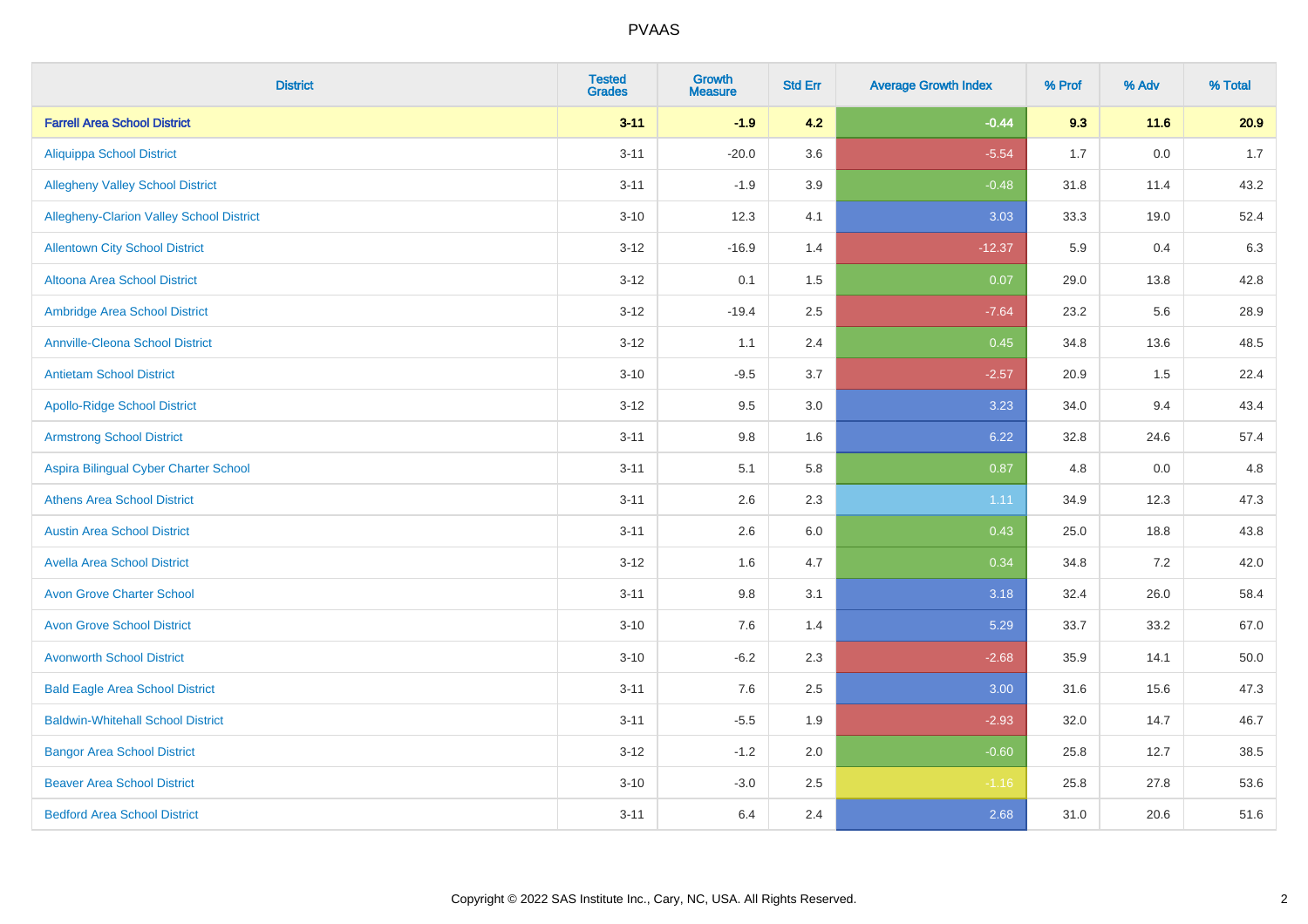| <b>District</b>                              | <b>Tested</b><br><b>Grades</b> | <b>Growth</b><br><b>Measure</b> | <b>Std Err</b> | <b>Average Growth Index</b> | % Prof | % Adv | % Total |
|----------------------------------------------|--------------------------------|---------------------------------|----------------|-----------------------------|--------|-------|---------|
| <b>Farrell Area School District</b>          | $3 - 11$                       | $-1.9$                          | 4.2            | $-0.44$                     | 9.3    | 11.6  | 20.9    |
| <b>Belle Vernon Area School District</b>     | $3 - 11$                       | 11.1                            | 2.3            | 4.88                        | 31.6   | 25.4  | 57.1    |
| <b>Bellefonte Area School District</b>       | $3 - 11$                       | 6.7                             | 2.0            | 3.34                        | 28.8   | 21.5  | 50.2    |
| <b>Bellwood-Antis School District</b>        | $3 - 10$                       | 3.5                             | 2.8            | 1.24                        | 40.9   | 19.4  | 60.2    |
| <b>Belmont Charter School</b>                | $3 - 10$                       | 2.2                             | 3.4            | 0.64                        | 5.3    | 1.8   | 7.0     |
| <b>Bensalem Township School District</b>     | $3 - 11$                       | $1.0\,$                         | 1.6            | 0.63                        | 24.3   | 10.7  | 34.9    |
| <b>Benton Area School District</b>           | $3 - 10$                       | 8.1                             | 4.0            | 2.01                        | 35.7   | 28.6  | 64.3    |
| <b>Bentworth School District</b>             | $3 - 11$                       | 7.0                             | 3.0            | 2.36                        | 26.6   | 17.0  | 43.6    |
| <b>Berlin Brothersvalley School District</b> | $3 - 11$                       | 19.6                            | 4.0            | 4.93                        | 28.3   | 41.3  | 69.6    |
| <b>Bermudian Springs School District</b>     | $3 - 11$                       | 2.5                             | 2.4            | 1.05                        | 31.8   | 23.5  | 55.3    |
| <b>Berwick Area School District</b>          | $3 - 11$                       | $-6.9$                          | 2.4            | $-2.84$                     | 22.3   | 11.5  | 33.8    |
| <b>Bethel Park School District</b>           | $3 - 11$                       | $-4.4$                          | 1.7            | $-2.62$                     | 40.1   | 27.3  | 67.4    |
| <b>Bethlehem Area School District</b>        | $3 - 11$                       | $-4.5$                          | 1.1            | $-3.91$                     | 20.4   | 11.3  | 31.7    |
| <b>Bethlehem-Center School District</b>      | $3 - 10$                       | 2.1                             | 3.5            | 0.59                        | 32.3   | 4.6   | 36.9    |
| <b>Big Beaver Falls Area School District</b> | $3 - 11$                       | $-17.9$                         | 2.8            | $-6.27$                     | 9.4    | 2.8   | 12.2    |
| <b>Big Spring School District</b>            | $3 - 11$                       | $-9.8$                          | 2.3            | $-4.32$                     | 23.6   | 12.9  | 36.5    |
| <b>Blackhawk School District</b>             | $3 - 11$                       | 2.0                             | 2.3            | 0.87                        | 34.6   | 20.7  | 55.3    |
| <b>Blacklick Valley School District</b>      | $3 - 11$                       | $-0.9$                          | 3.9            | $-0.23$                     | 7.7    | 7.7   | 15.4    |
| <b>Blairsville-Saltsburg School District</b> | $3 - 11$                       | $-7.5$                          | 2.8            | $-2.67$                     | 20.1   | 8.2   | 28.3    |
| <b>Bloomsburg Area School District</b>       | $3 - 10$                       | 4.3                             | 3.4            | 1.26                        | 36.5   | 20.6  | 57.1    |
| <b>Blue Mountain School District</b>         | $3 - 10$                       | 12.2                            | 2.1            | 5.81                        | 30.7   | 26.1  | 56.8    |
| <b>Blue Ridge School District</b>            | $3 - 11$                       | 8.3                             | 3.7            | 2.24                        | 29.6   | 9.3   | 38.9    |
| <b>Boyertown Area School District</b>        | $3 - 11$                       | $-2.9$                          | 1.4            | $-2.06$                     | 30.8   | 22.6  | 53.4    |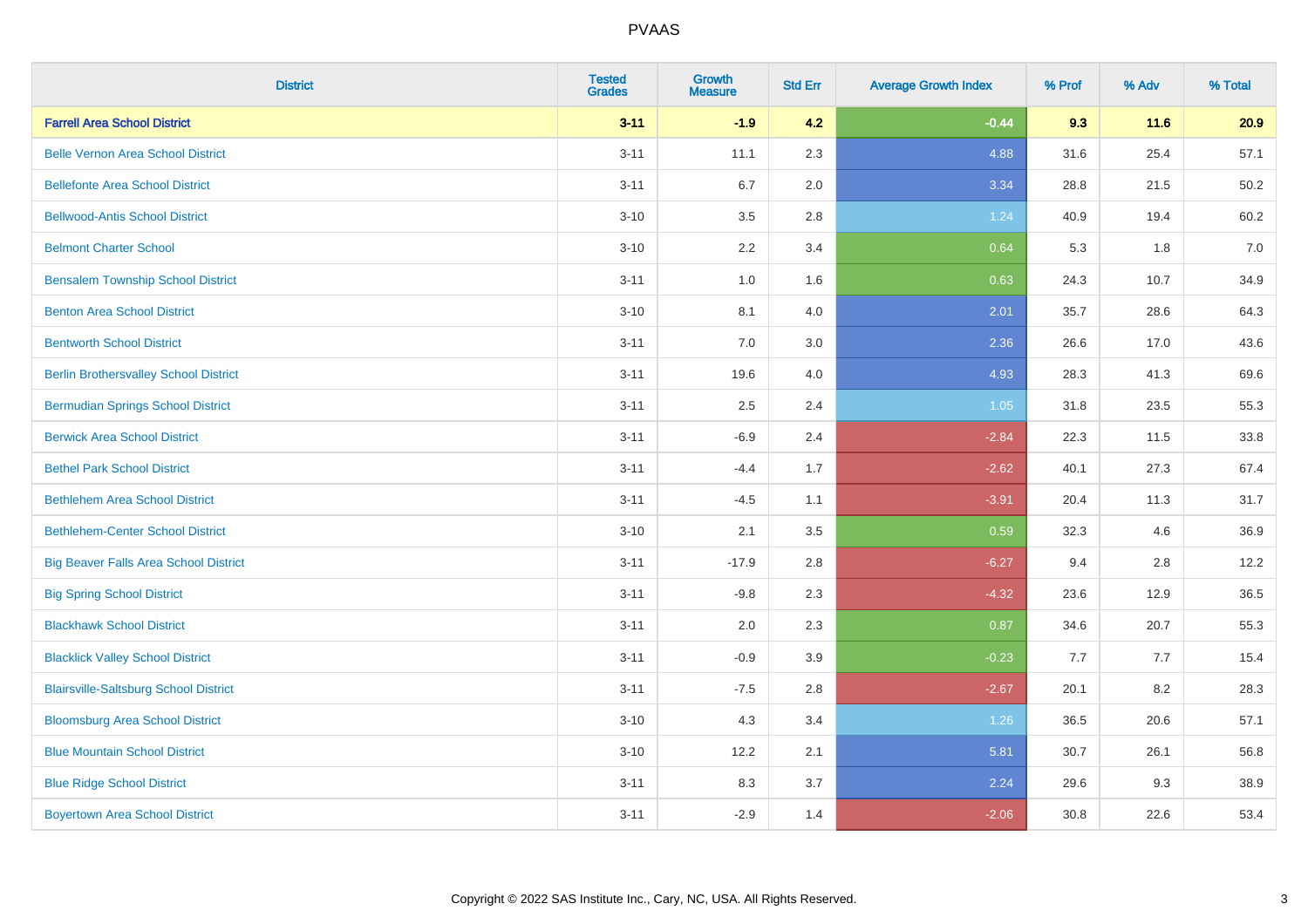| <b>District</b>                                 | <b>Tested</b><br><b>Grades</b> | <b>Growth</b><br><b>Measure</b> | <b>Std Err</b> | <b>Average Growth Index</b> | % Prof | % Adv | % Total |
|-------------------------------------------------|--------------------------------|---------------------------------|----------------|-----------------------------|--------|-------|---------|
| <b>Farrell Area School District</b>             | $3 - 11$                       | $-1.9$                          | 4.2            | $-0.44$                     | 9.3    | 11.6  | 20.9    |
| Boys Latin Of Philadelphia Charter School       | $6 - 12$                       | $-8.0$                          | 2.7            | $-3.02$                     | 1.4    | 0.0   | 1.4     |
| <b>Bradford Area School District</b>            | $3 - 12$                       | $-1.8$                          | 2.3            | $-0.79$                     | 31.2   | 16.7  | 47.9    |
| <b>Brandywine Heights Area School District</b>  | $3 - 11$                       | 5.8                             | 2.6            | 2.27                        | 27.7   | 28.6  | 56.2    |
| <b>Brentwood Borough School District</b>        | $3 - 11$                       | 1.3                             | 3.0            | 0.44                        | 20.2   | 16.0  | 36.2    |
| <b>Bristol Borough School District</b>          | $3 - 12$                       | $-5.9$                          | 2.9            | $-2.00$                     | 27.8   | 3.3   | 31.1    |
| <b>Bristol Township School District</b>         | $3 - 11$                       | $-7.4$                          | 1.4            | $-5.32$                     | 13.8   | 4.6   | 18.4    |
| <b>Brockway Area School District</b>            | $3 - 11$                       | $-0.4$                          | 3.5            | $-0.11$                     | 41.2   | 13.8  | 55.0    |
| <b>Brookville Area School District</b>          | $3 - 11$                       | 6.8                             | 3.1            | 2.19                        | 46.1   | 14.6  | 60.7    |
| <b>Brownsville Area School District</b>         | $3 - 12$                       | 3.9                             | 3.8            | 1.04                        | 22.0   | 8.5   | 30.5    |
| <b>Bucks County Technical High School</b>       | $9 - 10$                       | $-2.9$                          | 2.2            | $-1.29$                     | 27.7   | 10.4  | 38.2    |
| <b>Burgettstown Area School District</b>        | $3 - 11$                       | $-11.2$                         | 3.2            | $-3.46$                     | 16.0   | 2.7   | 18.7    |
| <b>Burrell School District</b>                  | $3 - 11$                       | $-1.5$                          | 3.3            | $-0.44$                     | 27.8   | 17.7  | 45.6    |
| <b>Butler Area School District</b>              | $3 - 11$                       | $-14.1$                         | 1.5            | $-9.60$                     | 26.4   | 11.1  | 37.5    |
| California Area School District                 | $3 - 10$                       | $-13.7$                         | 4.5            | $-3.06$                     | 41.7   | 16.7  | 58.3    |
| <b>Cambria Heights School District</b>          | $3 - 10$                       | $-6.2$                          | 2.9            | $-2.11$                     | 25.0   | 13.0  | 38.0    |
| <b>Cameron County School District</b>           | $3 - 12$                       | $-5.0$                          | 4.4            | $-1.12$                     | 34.9   | 4.8   | 39.7    |
| <b>Camp Hill School District</b>                | $3 - 12$                       | 20.7                            | 2.9            | 7.00                        | 32.3   | 41.4  | 73.7    |
| <b>Canon-Mcmillan School District</b>           | $3 - 11$                       | $-5.0$                          | 1.5            | $-3.25$                     | 30.8   | 28.5  | 59.3    |
| <b>Canton Area School District</b>              | $3 - 11$                       | 8.4                             | 2.9            | 2.92                        | 13.8   | 23.0  | 36.8    |
| Capital Area School for the Arts Charter School | $9 - 11$                       | 14.2                            | 4.5            | 3.13                        | 27.5   | 30.0  | 57.5    |
| <b>Carbon Career &amp; Technical Institute</b>  | $9 - 11$                       | $-9.3$                          | 3.2            | $-2.92$                     | 19.6   | 2.2   | 21.7    |
| <b>Carbondale Area School District</b>          | $3 - 10$                       | $-2.8$                          | 3.2            | $-0.87$                     | 27.5   | 2.9   | 30.4    |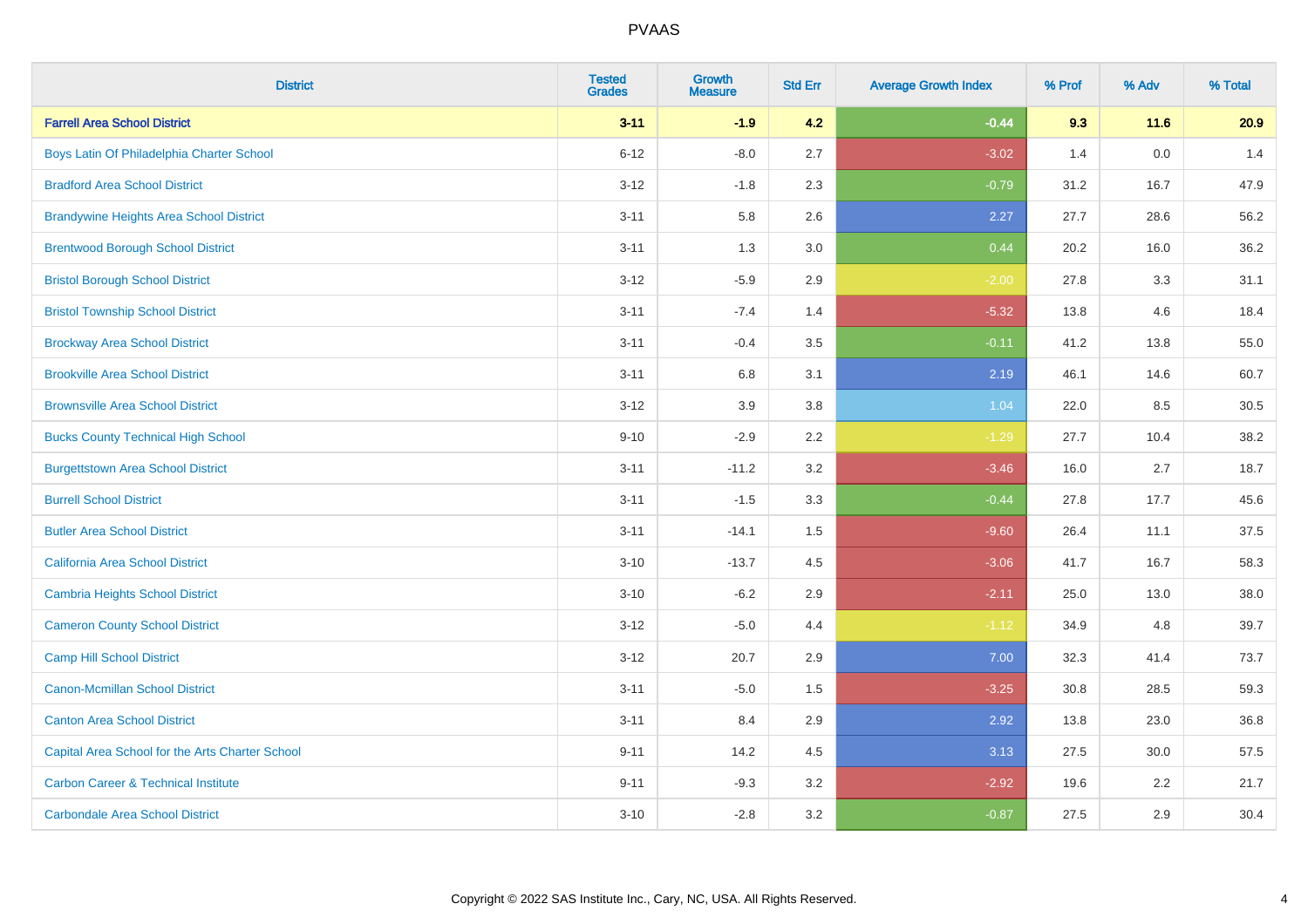| <b>District</b>                                         | <b>Tested</b><br><b>Grades</b> | <b>Growth</b><br><b>Measure</b> | <b>Std Err</b> | <b>Average Growth Index</b> | % Prof | % Adv | % Total |
|---------------------------------------------------------|--------------------------------|---------------------------------|----------------|-----------------------------|--------|-------|---------|
| <b>Farrell Area School District</b>                     | $3 - 11$                       | $-1.9$                          | 4.2            | $-0.44$                     | 9.3    | 11.6  | 20.9    |
| <b>Carlisle Area School District</b>                    | $3 - 11$                       | $-5.2$                          | 1.7            | $-2.99$                     | 28.0   | 19.3  | 47.3    |
| <b>Carlynton School District</b>                        | $3 - 11$                       | $-2.0$                          | 3.2            | $-0.62$                     | 27.9   | 5.2   | 33.1    |
| <b>Carmichaels Area School District</b>                 | $3 - 10$                       | $-7.0$                          | 3.1            | $-2.30$                     | 17.8   | 9.6   | 27.4    |
| Catasauqua Area School District                         | $3 - 12$                       | $-7.3$                          | 2.8            | $-2.58$                     | 27.1   | 11.2  | 38.3    |
| <b>Centennial School District</b>                       | $3 - 10$                       | 1.5                             | 1.5            | 0.98                        | 23.6   | 12.4  | 36.0    |
| Center For Student Learning Charter School At Pennsbury | $6 - 12$                       | $-3.3$                          | 6.0            | $-0.55$                     | 23.1   | 0.0   | 23.1    |
| <b>Central Bucks School District</b>                    | $3 - 11$                       | 15.5                            | 0.9            | 17.94                       | 34.8   | 41.4  | 76.2    |
| <b>Central Cambria School District</b>                  | $3 - 11$                       | $-12.7$                         | 2.3            | $-5.61$                     | 19.4   | 7.4   | 26.9    |
| <b>Central Columbia School District</b>                 | $3-12$                         | 0.3                             | 2.3            | 0.12                        | 25.4   | 37.6  | 63.0    |
| <b>Central Dauphin School District</b>                  | $3 - 11$                       | $-5.2$                          | 1.2            | $-4.24$                     | 29.3   | 8.7   | 38.0    |
| <b>Central Fulton School District</b>                   | $3 - 11$                       | $-13.3$                         | 3.2            | $-4.20$                     | 18.1   | 9.7   | 27.8    |
| <b>Central Greene School District</b>                   | $3 - 11$                       | $-0.4$                          | 2.5            | $-0.15$                     | 27.8   | 14.8  | 42.6    |
| <b>Central Valley School District</b>                   | $3 - 10$                       | 4.7                             | 2.6            | 1.83                        | 37.8   | 18.5  | 56.3    |
| <b>Central York School District</b>                     | $3-12$                         | 12.9                            | 1.5            | 8.64                        | 31.4   | 24.1  | 55.5    |
| <b>Chambersburg Area School District</b>                | $3 - 11$                       | $-5.6$                          | 1.3            | $-4.42$                     | 24.2   | 15.2  | 39.4    |
| <b>Charleroi School District</b>                        | $3 - 11$                       | $-4.3$                          | 2.7            | $-1.55$                     | 22.2   | 15.9  | 38.1    |
| <b>Chartiers Valley School District</b>                 | $3 - 11$                       | $-9.1$                          | 2.1            | $-4.23$                     | 20.7   | 17.4  | 38.0    |
| <b>Chartiers-Houston School District</b>                | $3 - 10$                       | $-16.5$                         | 3.5            | $-4.79$                     | 26.3   | 6.6   | 32.9    |
| <b>Cheltenham School District</b>                       | $3 - 11$                       | $-17.6$                         | 2.0            | $-8.74$                     | 24.4   | 8.3   | 32.6    |
| <b>Chester Charter Scholars Academy Charter School</b>  | $3 - 12$                       | $-6.2$                          | 3.3            | $-1.88$                     | 2.2    | 0.0   | 2.2     |
| <b>Chester-Upland School District</b>                   | $3 - 11$                       | $-3.6$                          | 2.6            | $-1.38$                     | 1.6    | 0.0   | 1.6     |
| <b>Chestnut Ridge School District</b>                   | $3 - 12$                       | 4.0                             | 2.9            | 1.38                        | 33.2   | 11.0  | 44.2    |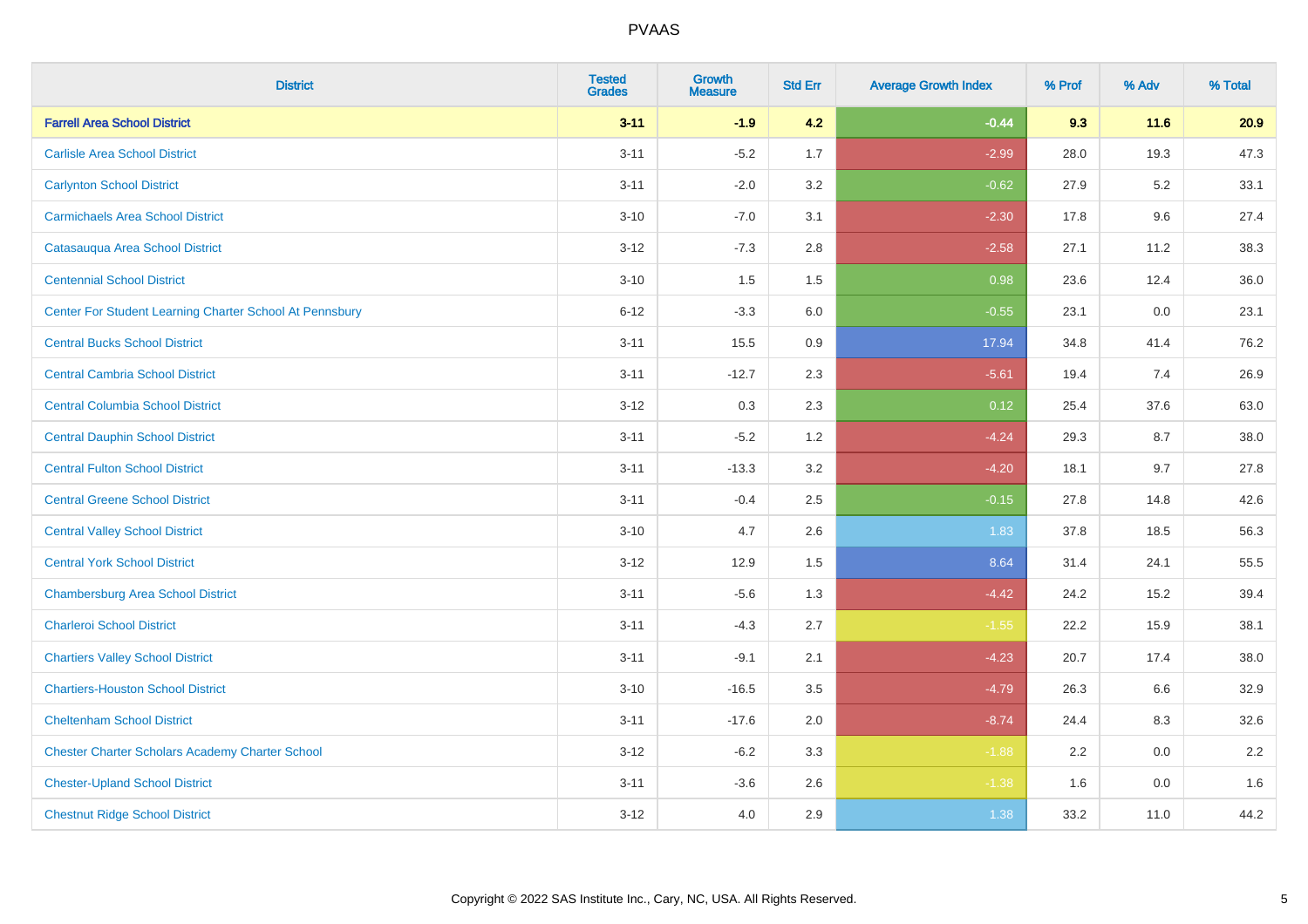| <b>District</b>                                    | <b>Tested</b><br><b>Grades</b> | <b>Growth</b><br><b>Measure</b> | <b>Std Err</b> | <b>Average Growth Index</b> | % Prof | % Adv   | % Total |
|----------------------------------------------------|--------------------------------|---------------------------------|----------------|-----------------------------|--------|---------|---------|
| <b>Farrell Area School District</b>                | $3 - 11$                       | $-1.9$                          | 4.2            | $-0.44$                     | 9.3    | 11.6    | 20.9    |
| <b>Chichester School District</b>                  | $3 - 11$                       | $-1.8$                          | 4.2            | $-0.44$                     | 40.0   | 14.0    | 54.0    |
| <b>City CHS</b>                                    | $10 - 11$                      | $-5.6$                          | 2.4            | $-2.34$                     | 15.9   | 1.5     | 17.4    |
| <b>Clairton City School District</b>               | $3 - 11$                       | $-1.6$                          | $5.0\,$        | $-0.32$                     | 3.8    | $0.5\,$ | 4.4     |
| <b>Clarion Area School District</b>                | $3 - 11$                       | 3.2                             | 3.7            | 0.88                        | 31.7   | 13.3    | 45.0    |
| <b>Clarion-Limestone Area School District</b>      | $3 - 12$                       | $-10.0$                         | 3.6            | $-2.76$                     | 28.3   | 20.0    | 48.3    |
| <b>Claysburg-Kimmel School District</b>            | $3 - 11$                       | $-1.2$                          | 5.2            | $-0.22$                     | 5.0    | 0.0     | $5.0$   |
| <b>Clearfield Area School District</b>             | $3 - 10$                       | $-1.3$                          | 3.7            | $-0.34$                     | 43.9   | 24.6    | 68.4    |
| <b>Coatesville Area School District</b>            | $3 - 11$                       | $-9.5$                          | 1.6            | $-5.81$                     | 12.8   | 3.3     | 16.2    |
| <b>Cocalico School District</b>                    | $3 - 11$                       | 12.3                            | 1.9            | 6.48                        | 28.2   | 32.3    | 60.5    |
| <b>Collegium Charter School</b>                    | $3 - 10$                       | 21.2                            | 2.6            | 8.18                        | 25.4   | 16.4    | 41.8    |
| <b>Colonial School District</b>                    | $3 - 11$                       | 22.1                            | 1.6            | 13.55                       | 27.2   | 43.5    | 70.6    |
| <b>Columbia Borough School District</b>            | $3 - 12$                       | $-1.1$                          | 3.6            | $-0.31$                     | 17.2   | 1.7     | 19.0    |
| <b>Columbia-Montour AVTS</b>                       | $9 - 10$                       | $-7.1$                          | 2.8            | $-2.52$                     | 19.5   | 3.2     | 22.7    |
| <b>Commodore Perry School District</b>             | $3 - 11$                       | $-10.4$                         | 4.5            | $-2.30$                     | 29.4   | 5.9     | 35.3    |
| <b>Commonwealth Charter Academy Charter School</b> | $3 - 10$                       | 4.2                             | 1.6            | 2.68                        | 27.0   | 15.6    | 42.5    |
| Community Academy Of Philadelphia Charter School   | $3 - 11$                       | 0.1                             | 2.6            | 0.06                        | 9.7    | 2.6     | 12.4    |
| <b>Conemaugh Township Area School District</b>     | $3 - 12$                       | 4.8                             | 3.5            | 1.39                        | 30.9   | 27.8    | 58.8    |
| <b>Conemaugh Valley School District</b>            | $3 - 12$                       | $-6.3$                          | 4.1            | $-1.54$                     | 23.7   | 5.1     | 28.8    |
| <b>Conestoga Valley School District</b>            | $3 - 11$                       | 2.4                             | 1.7            | 1.43                        | 35.0   | 23.5    | 58.5    |
| <b>Conewago Valley School District</b>             | $3 - 12$                       | 7.6                             | 1.7            | 4.46                        | 41.3   | 19.4    | 60.6    |
| <b>Conneaut School District</b>                    | $3 - 12$                       | $-2.3$                          | 2.6            | $-0.91$                     | 27.4   | 9.7     | 37.1    |
| <b>Connellsville Area School District</b>          | $3 - 11$                       | $-5.3$                          | 2.0            | $-2.67$                     | 24.2   | 5.0     | 29.1    |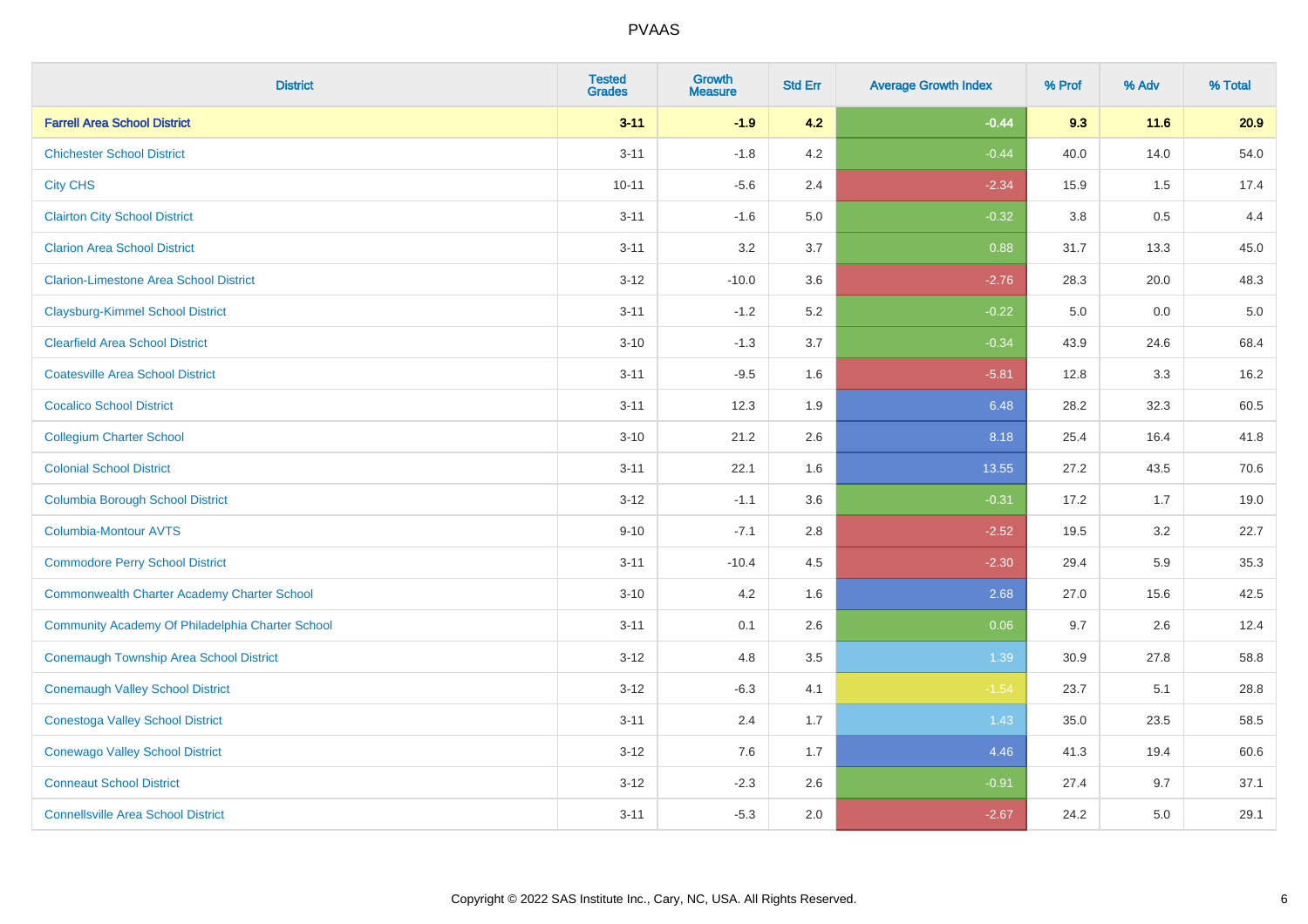| <b>District</b>                           | <b>Tested</b><br><b>Grades</b> | Growth<br><b>Measure</b> | <b>Std Err</b> | <b>Average Growth Index</b> | % Prof | % Adv | % Total |
|-------------------------------------------|--------------------------------|--------------------------|----------------|-----------------------------|--------|-------|---------|
| <b>Farrell Area School District</b>       | $3 - 11$                       | $-1.9$                   | 4.2            | $-0.44$                     | 9.3    | 11.6  | 20.9    |
| <b>Conrad Weiser Area School District</b> | $3 - 11$                       | 7.1                      | 2.1            | 3.34                        | 28.2   | 14.4  | 42.6    |
| <b>Cornell School District</b>            | $3 - 11$                       | $-5.5$                   | 4.6            | $-1.20$                     | 11.3   | 3.2   | 14.5    |
| <b>Cornwall-Lebanon School District</b>   | $3 - 11$                       | $8.2\,$                  | 1.6            | 5.24                        | 28.0   | 20.5  | 48.6    |
| <b>Corry Area School District</b>         | $3 - 11$                       | $-6.8$                   | 2.3            | $-3.01$                     | 24.0   | 8.8   | 32.8    |
| <b>Coudersport Area School District</b>   | $3 - 11$                       | 14.8                     | 3.4            | 4.33                        | 34.7   | 28.0  | 62.7    |
| <b>Council Rock School District</b>       | $3 - 11$                       | 13.5                     | 1.1            | 12.27                       | 32.0   | 35.4  | 67.4    |
| <b>Cranberry Area School District</b>     | $3 - 12$                       | $-0.9$                   | 3.1            | $-0.29$                     | 25.5   | 9.7   | 35.2    |
| <b>Crawford Central School District</b>   | $3 - 11$                       | 5.7                      | 2.1            | 2.71                        | 26.4   | 15.8  | 42.1    |
| <b>Crestwood School District</b>          | $3 - 11$                       | $-3.4$                   | $2.2\,$        | $-1.52$                     | 33.1   | 21.7  | 54.9    |
| <b>Cumberland Valley School District</b>  | $3 - 12$                       | 18.6                     | 1.2            | 15.79                       | 31.3   | 39.2  | 70.5    |
| <b>Dallas School District</b>             | $3 - 11$                       | 8.1                      | 2.1            | 3.87                        | 32.4   | 22.4  | 54.8    |
| <b>Dallastown Area School District</b>    | $3 - 11$                       | 19.9                     | 1.4            | 14.14                       | 36.8   | 34.2  | 71.0    |
| Daniel Boone Area School District         | $3 - 12$                       | 0.9                      | 1.9            | 0.46                        | 28.9   | 22.0  | 51.0    |
| <b>Danville Area School District</b>      | $3 - 11$                       | 18.4                     | 2.6            | 7.19                        | 32.0   | 46.1  | 78.1    |
| <b>Dauphin County Technical School</b>    | $9 - 11$                       | $-3.9$                   | 2.3            | $-1.67$                     | 18.3   | 11.1  | 29.3    |
| <b>Deer Lakes School District</b>         | $3 - 11$                       | $-10.0$                  | 2.5            | $-4.02$                     | 27.7   | 9.9   | 37.6    |
| <b>Delaware Valley School District</b>    | $3 - 11$                       | 15.7                     | 1.6            | 9.62                        | 36.7   | 32.1  | 68.8    |
| <b>Derry Area School District</b>         | $3 - 11$                       | $-11.8$                  | 2.6            | $-4.53$                     | 34.8   | 6.1   | 40.9    |
| <b>Derry Township School District</b>     | $3 - 10$                       | 20.1                     | 2.0            | 10.20                       | 32.8   | 46.9  | 79.7    |
| <b>Donegal School District</b>            | $3 - 12$                       | 5.9                      | 2.2            | 2.72                        | 34.1   | 23.1  | 57.2    |
| <b>Dover Area School District</b>         | $3 - 12$                       | 7.1                      | 1.9            | 3.78                        | 33.0   | 18.7  | 51.7    |
| Downingtown Area School District          | $3 - 11$                       | 4.4                      | 1.1            | 4.06                        | 30.1   | 32.0  | 62.2    |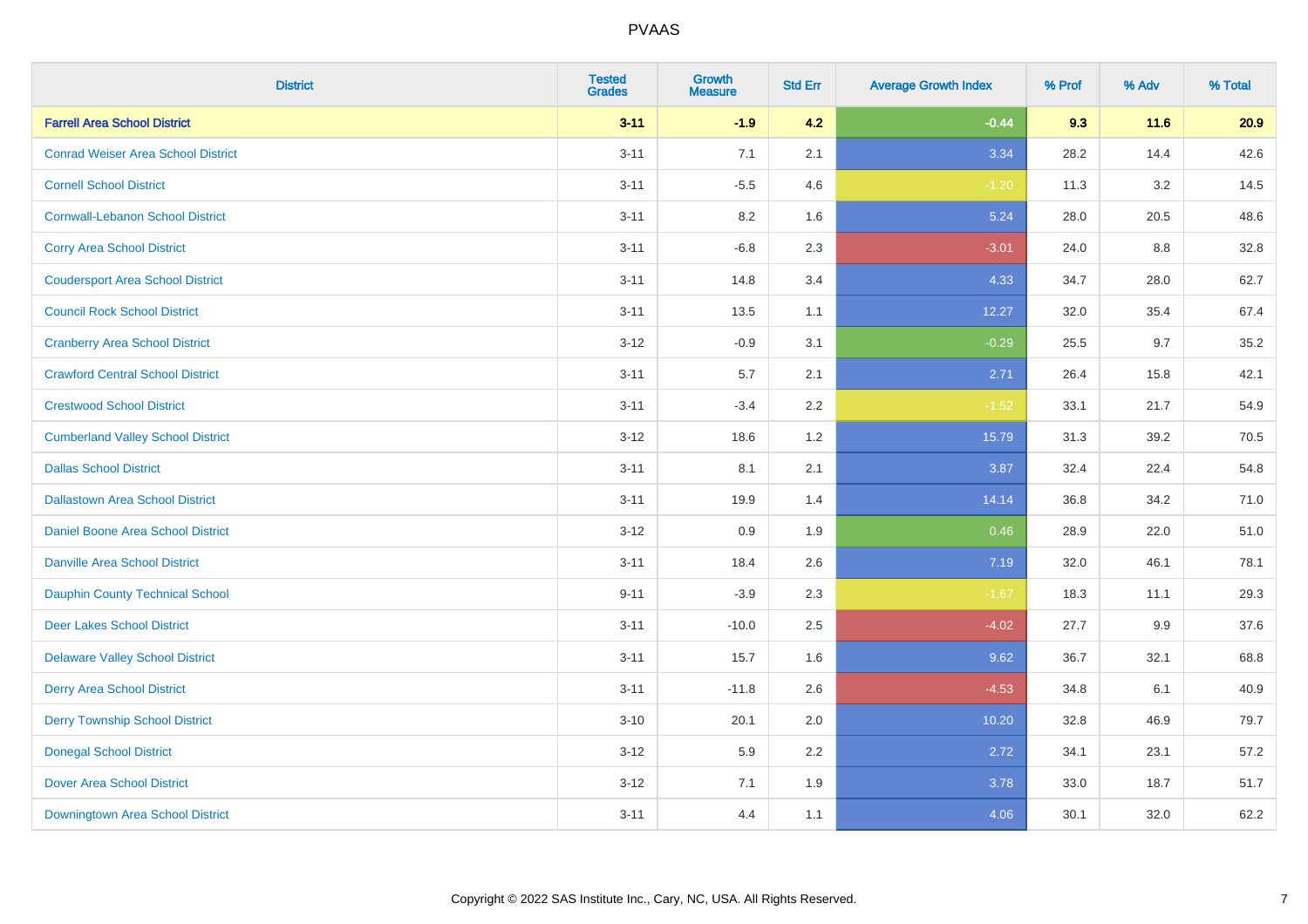| <b>District</b>                                   | <b>Tested</b><br><b>Grades</b> | <b>Growth</b><br><b>Measure</b> | <b>Std Err</b> | <b>Average Growth Index</b> | % Prof | % Adv | % Total |
|---------------------------------------------------|--------------------------------|---------------------------------|----------------|-----------------------------|--------|-------|---------|
| <b>Farrell Area School District</b>               | $3 - 11$                       | $-1.9$                          | 4.2            | $-0.44$                     | 9.3    | 11.6  | 20.9    |
| Dr Robert Ketterer Charter School Inc             | $6 - 12$                       | 7.1                             | 4.3            | 1.66                        | 7.3    | 1.7   | 9.0     |
| <b>Dubois Area School District</b>                | $3 - 11$                       | $-2.8$                          | 2.0            | $-1.37$                     | 35.5   | 19.0  | 54.6    |
| <b>Dunmore School District</b>                    | $3 - 11$                       | $-12.2$                         | 2.7            | $-4.51$                     | 15.0   | 5.3   | 20.4    |
| <b>East Allegheny School District</b>             | $3 - 11$                       | $-6.4$                          | 3.0            | $-2.11$                     | 21.0   | 7.4   | 28.4    |
| <b>East Lycoming School District</b>              | $3 - 11$                       | $-10.9$                         | 2.1            | $-5.08$                     | 22.5   | 8.2   | 30.8    |
| <b>East Penn School District</b>                  | $3 - 11$                       | 8.9                             | 1.2            | 7.61                        | 32.8   | 26.4  | 59.2    |
| East Pennsboro Area School District               | $3 - 11$                       | 4.8                             | 2.1            | 2.26                        | 36.8   | 16.9  | 53.7    |
| East Stroudsburg Area School District             | $3 - 11$                       | $-4.9$                          | 1.4            | $-3.38$                     | 22.7   | 12.5  | 35.2    |
| <b>Eastern Lancaster County School District</b>   | $3 - 12$                       | 2.9                             | 3.2            | 0.91                        | 35.2   | 36.4  | 71.6    |
| <b>Eastern Lebanon County School District</b>     | $3 - 11$                       | 4.0                             | 2.1            | 1.89                        | 23.5   | 11.5  | 35.0    |
| <b>Eastern York School District</b>               | $3 - 11$                       | $-6.2$                          | 2.3            | $-2.70$                     | 27.8   | 18.5  | 46.4    |
| <b>Easton Area School District</b>                | $3 - 12$                       | 6.3                             | 1.3            | 4.91                        | 24.1   | 13.0  | 37.1    |
| <b>Elizabeth Forward School District</b>          | $3 - 11$                       | $-5.5$                          | 2.5            | $-2.25$                     | 32.2   | 12.8  | 45.0    |
| <b>Elizabethtown Area School District</b>         | $3 - 12$                       | 7.1                             | 1.7            | 4.19                        | 36.4   | 27.6  | 64.0    |
| <b>Elk Lake School District</b>                   | $3 - 11$                       | $-6.1$                          | 2.9            | $-2.12$                     | 26.3   | 11.6  | 37.9    |
| <b>Ellwood City Area School District</b>          | $3 - 11$                       | $-12.5$                         | 3.1            | $-4.00$                     | 26.7   | 8.7   | 35.4    |
| <b>Environmental Charter School At Frick Park</b> | $3-9$                          | $-6.2$                          | 3.7            | $-1.67$                     | 25.9   | 3.4   | 29.3    |
| <b>Ephrata Area School District</b>               | $3 - 11$                       | $6.8\,$                         | 1.7            | 4.08                        | 31.6   | 17.1  | 48.8    |
| <b>Erie City School District</b>                  | $3 - 12$                       | $-4.5$                          | 1.4            | $-3.09$                     | 13.4   | 6.7   | 20.1    |
| Esperanza Academy Charter School                  | $4 - 11$                       | 2.1                             | 2.1            | 1.01                        | 14.2   | 3.6   | 17.8    |
| Esperanza Cyber Charter School                    | $3 - 11$                       | 7.1                             | 6.1            | 1.15                        | 8.8    | 2.9   | 11.8    |
| <b>Everett Area School District</b>               | $3 - 11$                       | $-1.1$                          | 3.1            | $-0.34$                     | 34.2   | 13.2  | 47.4    |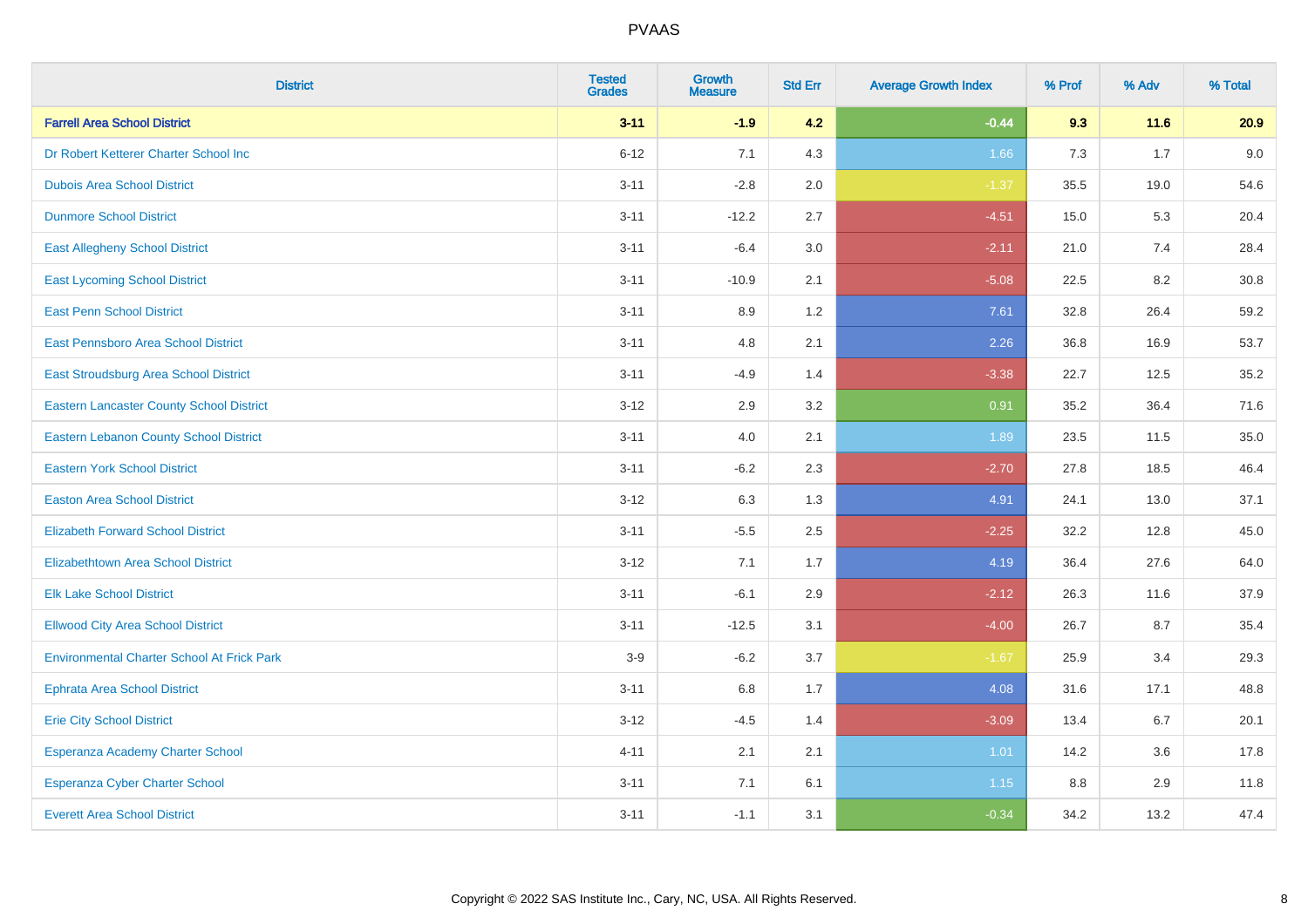| <b>District</b>                                   | <b>Tested</b><br><b>Grades</b> | <b>Growth</b><br><b>Measure</b> | <b>Std Err</b> | <b>Average Growth Index</b> | % Prof | % Adv  | % Total |
|---------------------------------------------------|--------------------------------|---------------------------------|----------------|-----------------------------|--------|--------|---------|
| <b>Farrell Area School District</b>               | $3 - 11$                       | $-1.9$                          | 4.2            | $-0.44$                     | 9.3    | $11.6$ | 20.9    |
| <b>Evergreen Community Charter School</b>         | $6 - 11$                       | $-1.1$                          | 4.7            | $-0.23$                     | 34.6   | 26.9   | 61.5    |
| <b>Executive Education Academy Charter School</b> | $3 - 10$                       | $-14.6$                         | 3.0            | $-4.81$                     | 8.5    | 1.2    | 9.8     |
| <b>Exeter Township School District</b>            | $3 - 11$                       | $-1.0$                          | 1.7            | $-0.58$                     | 27.2   | 15.6   | 42.8    |
| <b>Fairfield Area School District</b>             | $3 - 11$                       | $-0.5$                          | 3.6            | $-0.13$                     | 43.9   | 6.1    | 50.0    |
| <b>Fairview School District</b>                   | $3 - 11$                       | 8.3                             | 2.4            | 3.43                        | 41.9   | 34.9   | 76.7    |
| <b>Fannett-Metal School District</b>              | $3 - 11$                       | $-22.3$                         | 4.8            | $-4.65$                     | 16.4   | 6.6    | 23.0    |
| <b>Farrell Area School District</b>               | $3 - 11$                       | $-1.9$                          | 4.2            | $-0.44$                     | 9.3    | $11.6$ | 20.9    |
| <b>Ferndale Area School District</b>              | $3 - 10$                       | $-1.1$                          | 4.1            | $-0.27$                     | 21.0   | 7.9    | 29.0    |
| <b>Fleetwood Area School District</b>             | $3 - 10$                       | 10.4                            | 2.0            | 5.19                        | 31.7   | 25.8   | 57.5    |
| <b>Forbes Road School District</b>                | $3 - 11$                       | $-11.5$                         | 4.7            | $-2.43$                     | 23.1   | 10.3   | 33.3    |
| <b>Forest Area School District</b>                | $3 - 11$                       | $-1.8$                          | 4.7            | $-0.37$                     | 18.9   | 15.1   | 34.0    |
| <b>Forest City Regional School District</b>       | $3 - 12$                       | $-1.2$                          | 3.6            | $-0.33$                     | 26.5   | 8.2    | 34.7    |
| <b>Forest Hills School District</b>               | $3 - 11$                       | 1.8                             | 2.5            | 0.71                        | 28.8   | 10.3   | 39.1    |
| <b>Fort Cherry School District</b>                | $3 - 10$                       | $-0.7$                          | 3.1            | $-0.21$                     | 30.6   | 14.1   | 44.7    |
| <b>Fort Leboeuf School District</b>               | $3 - 11$                       | $3.5\,$                         | 2.2            | 1.58                        | 32.0   | 16.8   | 48.8    |
| Fox Chapel Area School District                   | $3 - 11$                       | 17.6                            | 1.9            | 9.47                        | 22.9   | 52.0   | 74.9    |
| <b>Franklin Area School District</b>              | $3 - 11$                       | $-3.7$                          | 2.6            | $-1.43$                     | 30.5   | 5.9    | 36.4    |
| <b>Franklin Regional School District</b>          | $3 - 11$                       | 11.3                            | 1.8            | 6.13                        | 30.0   | 35.0   | 65.0    |
| <b>Frazier School District</b>                    | $3 - 11$                       | $-18.9$                         | 3.4            | $-5.49$                     | 18.3   | 1.4    | 19.7    |
| <b>Freedom Area School District</b>               | $3 - 11$                       | $-6.3$                          | 3.1            | $-2.04$                     | 22.9   | 8.4    | 31.3    |
| <b>Freeport Area School District</b>              | $3 - 10$                       | $-0.2$                          | 2.1            | $-0.10$                     | 37.4   | 29.8   | 67.2    |
| <b>Galeton Area School District</b>               | $3 - 11$                       | 5.4                             | 5.4            | 1.01                        | 33.3   | 22.2   | 55.6    |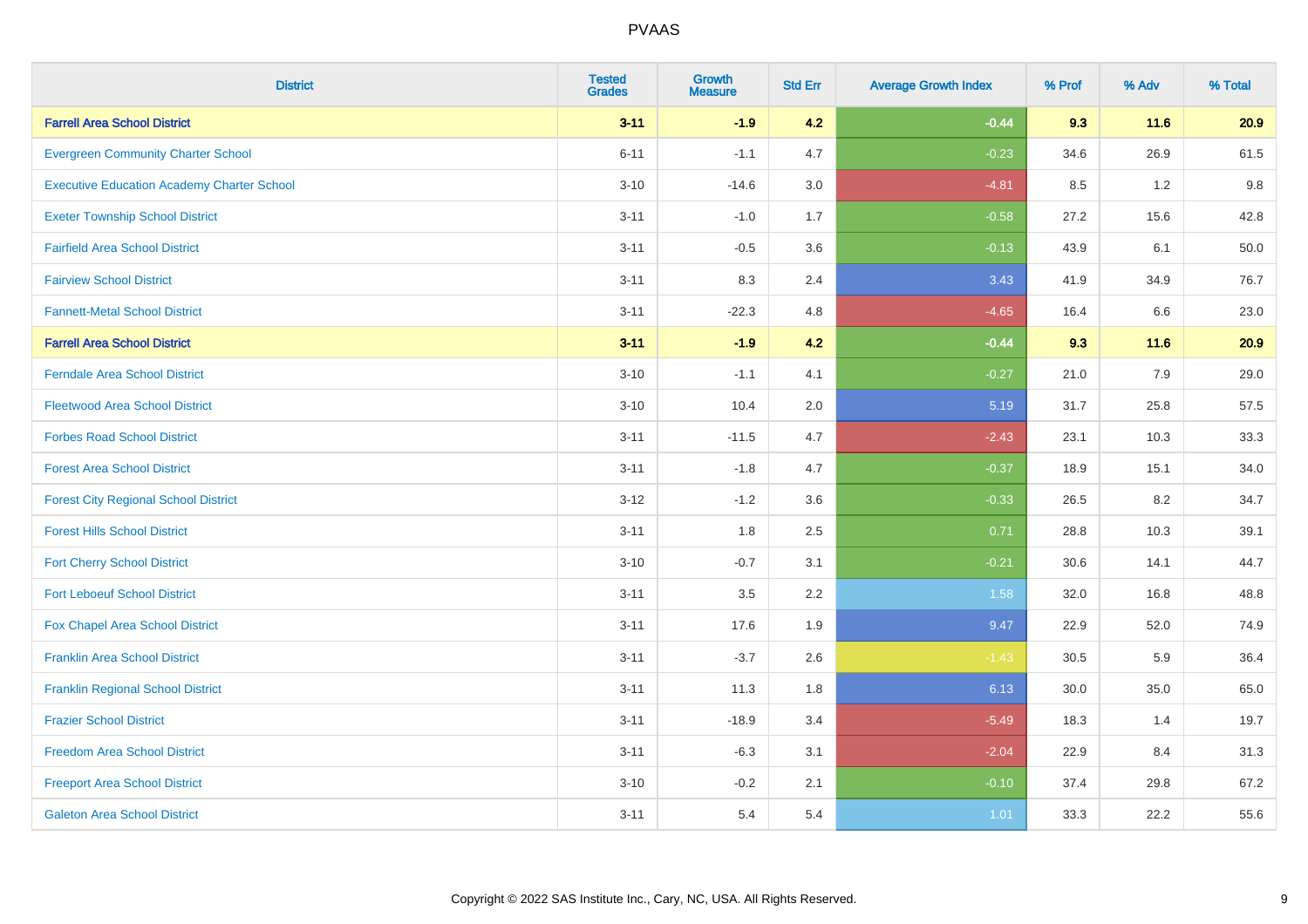| <b>District</b>                               | <b>Tested</b><br><b>Grades</b> | <b>Growth</b><br><b>Measure</b> | <b>Std Err</b> | <b>Average Growth Index</b> | % Prof | % Adv   | % Total |
|-----------------------------------------------|--------------------------------|---------------------------------|----------------|-----------------------------|--------|---------|---------|
| <b>Farrell Area School District</b>           | $3 - 11$                       | $-1.9$                          | 4.2            | $-0.44$                     | 9.3    | 11.6    | 20.9    |
| <b>Garnet Valley School District</b>          | $3 - 10$                       | 0.2                             | 1.7            | 0.13                        | 34.9   | 26.4    | 61.3    |
| <b>Gateway School District</b>                | $3 - 11$                       | 3.1                             | 2.0            | 1.55                        | 35.7   | 18.5    | 54.2    |
| <b>General Mclane School District</b>         | $3 - 11$                       | $-10.7$                         | 2.4            | $-4.40$                     | 34.0   | 15.6    | 49.6    |
| <b>Gettysburg Area School District</b>        | $3 - 11$                       | $-6.0$                          | 2.0            | $-3.02$                     | 28.8   | 19.6    | 48.5    |
| <b>Girard School District</b>                 | $3 - 11$                       | $-12.3$                         | 2.6            | $-4.76$                     | 29.7   | 18.9    | 48.6    |
| <b>Glendale School District</b>               | $3 - 10$                       | 7.9                             | 3.5            | 2.25                        | 42.6   | 9.3     | 51.8    |
| <b>Governor Mifflin School District</b>       | $3 - 11$                       | $-4.4$                          | 1.6            | $-2.69$                     | 30.3   | 7.7     | 38.0    |
| <b>Great Valley School District</b>           | $3 - 11$                       | 5.4                             | 2.0            | 2.77                        | 33.8   | 33.5    | 67.3    |
| <b>Greater Johnstown School District</b>      | $3 - 11$                       | $-3.5$                          | 2.4            | $-1.45$                     | 10.3   | 1.3     | 11.5    |
| <b>Greater Latrobe School District</b>        | $3 - 11$                       | $-14.1$                         | 2.0            | $-7.14$                     | 41.0   | 12.6    | 53.6    |
| <b>Greater Nanticoke Area School District</b> | $3 - 12$                       | $-6.8$                          | 2.6            | $-2.58$                     | 15.2   | 8.9     | 24.1    |
| <b>Greencastle-Antrim School District</b>     | $3 - 11$                       | $-0.3$                          | 2.0            | $-0.14$                     | 30.9   | 22.2    | 53.1    |
| <b>Greensburg Salem School District</b>       | $3 - 11$                       | $-6.9$                          | 2.2            | $-3.06$                     | 30.3   | 13.3    | 43.6    |
| <b>Greenville Area School District</b>        | $3 - 11$                       | $-13.2$                         | 3.0            | $-4.45$                     | 32.1   | 4.6     | 36.7    |
| <b>Greenwood School District</b>              | $3 - 11$                       | 11.3                            | 3.6            | 3.14                        | 31.2   | 32.8    | 63.9    |
| <b>Grove City Area School District</b>        | $3 - 12$                       | $-8.8$                          | 2.3            | $-3.89$                     | 25.6   | 16.4    | 42.0    |
| <b>Halifax Area School District</b>           | $3 - 11$                       | 5.8                             | 3.5            | 1.64                        | 32.1   | 18.9    | 50.9    |
| <b>Hamburg Area School District</b>           | $3 - 11$                       | 0.6                             | 2.4            | 0.25                        | 28.0   | 15.5    | 43.6    |
| <b>Hampton Township School District</b>       | $3 - 11$                       | 7.4                             | 2.0            | 3.79                        | 37.9   | 39.2    | 77.0    |
| <b>Hanover Area School District</b>           | $3 - 11$                       | $-14.7$                         | 4.7            | $-3.13$                     | 12.1   | 3.0     | 15.2    |
| <b>Hanover Public School District</b>         | $3 - 11$                       | $-12.4$                         | 2.7            | $-4.50$                     | 22.7   | $6.2\,$ | 28.9    |
| <b>Harbor Creek School District</b>           | $3 - 11$                       | 13.4                            | 2.3            | 5.80                        | 34.5   | 40.7    | 75.2    |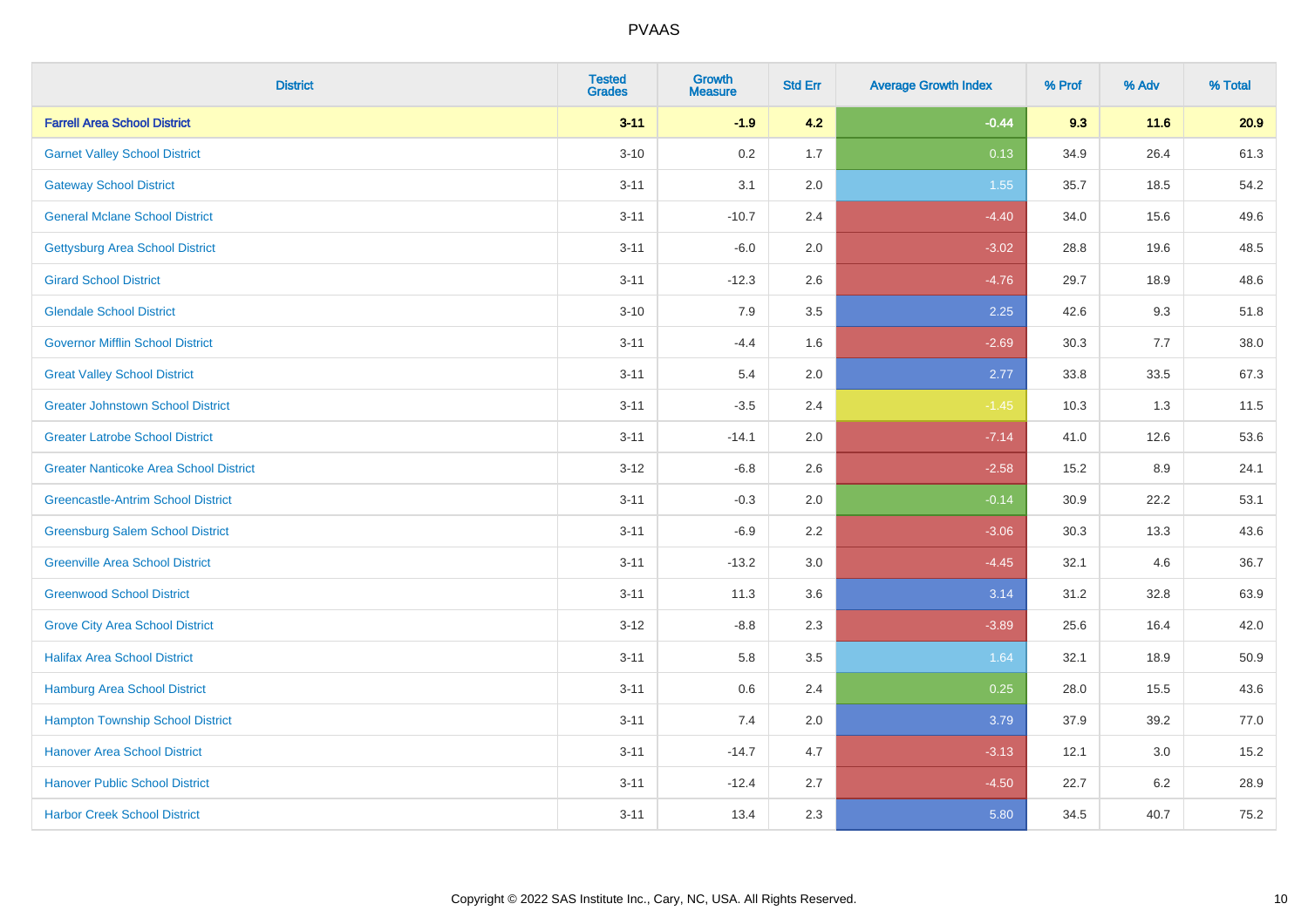| <b>District</b>                               | <b>Tested</b><br><b>Grades</b> | Growth<br><b>Measure</b> | <b>Std Err</b> | <b>Average Growth Index</b> | % Prof | % Adv | % Total |
|-----------------------------------------------|--------------------------------|--------------------------|----------------|-----------------------------|--------|-------|---------|
| <b>Farrell Area School District</b>           | $3 - 11$                       | $-1.9$                   | 4.2            | $-0.44$                     | 9.3    | 11.6  | 20.9    |
| <b>Harmony Area School District</b>           | $3 - 10$                       | $-5.7$                   | 5.0            | $-1.13$                     | 33.3   | 0.0   | 33.3    |
| <b>Harrisburg City School District</b>        | $3 - 11$                       | $-0.2$                   | 2.0            | $-0.11$                     | 6.0    | 2.0   | 8.0     |
| Hatboro-Horsham School District               | $3 - 11$                       | $-2.7$                   | 1.6            | $-1.65$                     | 27.9   | 17.9  | 45.8    |
| <b>Haverford Township School District</b>     | $3 - 11$                       | 1.4                      | 1.4            | 1.05                        | 36.7   | 26.3  | 63.0    |
| <b>Hazleton Area School District</b>          | $3 - 11$                       | 6.0                      | 1.6            | 3.85                        | 20.5   | 9.0   | 29.5    |
| <b>Hempfield Area School District</b>         | $3 - 12$                       | $-10.2$                  | 1.6            | $-6.37$                     | 28.1   | 19.2  | 47.3    |
| <b>Hempfield School District</b>              | $3 - 11$                       | 13.4                     | 1.3            | 10.53                       | 29.9   | 36.8  | 66.7    |
| <b>Hermitage School District</b>              | $3 - 12$                       | 14.0                     | 2.5            | 5.59                        | 34.0   | 27.0  | 61.0    |
| <b>Highlands School District</b>              | $3 - 11$                       | $-1.3$                   | 2.3            | $-0.55$                     | 32.6   | 10.5  | 43.0    |
| <b>Hollidaysburg Area School District</b>     | $3 - 11$                       | $-2.7$                   | 1.6            | $-1.64$                     | 32.6   | 15.2  | 47.8    |
| <b>Homer-Center School District</b>           | $3 - 11$                       | 8.8                      | 3.5            | 2.53                        | 38.0   | 17.7  | 55.8    |
| Hope For Hyndman Charter School               | $3 - 11$                       | 5.1                      | 5.8            | 0.88                        | 14.3   | 7.1   | 21.4    |
| <b>Hopewell Area School District</b>          | $3 - 11$                       | $0.8\,$                  | 2.6            | 0.31                        | 34.5   | 12.4  | 46.9    |
| Huntingdon Area School District               | $3 - 11$                       | 5.8                      | 2.6            | 2.28                        | 27.8   | 17.4  | 45.2    |
| Imhotep Institute Charter High School         | $9 - 11$                       | $-17.6$                  | 5.8            | $-3.03$                     | 15.4   | 0.0   | 15.4    |
| <b>Indiana Area School District</b>           | $3 - 11$                       | 12.0                     | 2.0            | 5.98                        | 30.0   | 30.4  | 60.3    |
| <b>Innovative Arts Academy Charter School</b> | $6 - 11$                       | $-7.2$                   | 2.5            | $-2.83$                     | 2.0    | 0.0   | 2.0     |
| Insight PA Cyber Charter School               | $3 - 11$                       | $-9.4$                   | 5.8            | $-1.62$                     | 25.6   | 4.6   | 30.2    |
| <b>Interboro School District</b>              | $3 - 12$                       | $-8.4$                   | 2.0            | $-4.27$                     | 27.6   | 6.4   | 34.1    |
| <b>Iroquois School District</b>               | $3 - 11$                       | 13.6                     | 2.8            | 4.83                        | 33.3   | 16.0  | 49.4    |
| <b>Jamestown Area School District</b>         | $3 - 11$                       | $-9.5$                   | 4.1            | $-2.33$                     | 41.5   | 4.9   | 46.3    |
| Jeannette City School District                | $3 - 11$                       | $-0.7$                   | 3.4            | $-0.20$                     | 26.8   | 4.1   | 30.9    |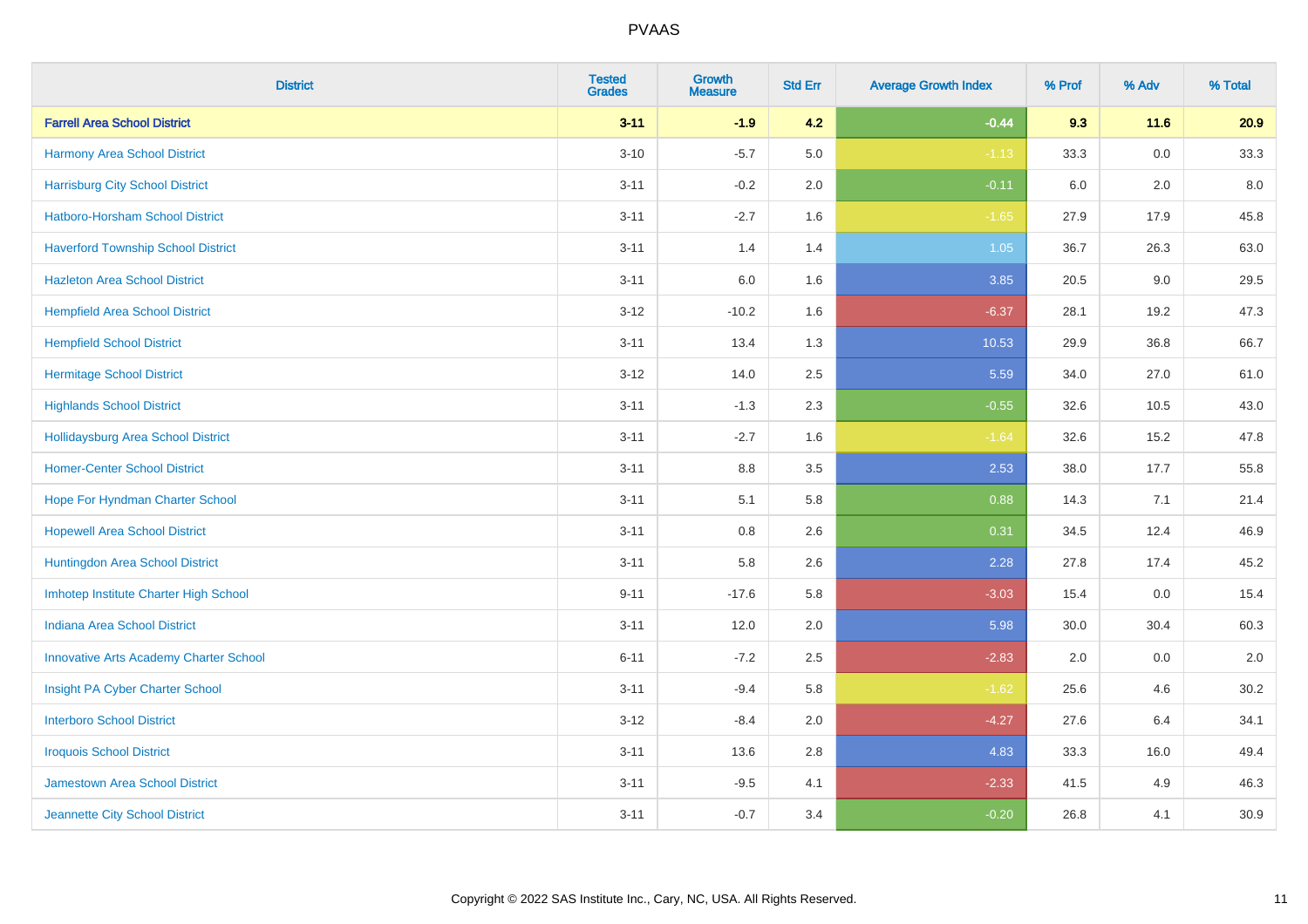| <b>District</b>                                 | <b>Tested</b><br><b>Grades</b> | <b>Growth</b><br><b>Measure</b> | <b>Std Err</b> | <b>Average Growth Index</b> | % Prof | % Adv  | % Total |
|-------------------------------------------------|--------------------------------|---------------------------------|----------------|-----------------------------|--------|--------|---------|
| <b>Farrell Area School District</b>             | $3 - 11$                       | $-1.9$                          | 4.2            | $-0.44$                     | 9.3    | $11.6$ | 20.9    |
| Jefferson County-Dubois AVTS                    | $9 - 11$                       | $-11.7$                         | 3.1            | $-3.72$                     | 17.6   | 2.8    | 20.4    |
| Jefferson-Morgan School District                | $3 - 10$                       | $-12.0$                         | 3.9            | $-3.09$                     | 28.6   | 6.1    | 34.7    |
| <b>Jenkintown School District</b>               | $3 - 11$                       | $-7.9$                          | 4.1            | $-1.92$                     | 34.1   | 27.3   | 61.4    |
| <b>Jersey Shore Area School District</b>        | $3 - 11$                       | 0.7                             | 2.5            | 0.27                        | 39.3   | 13.6   | 52.9    |
| Jim Thorpe Area School District                 | $3 - 11$                       | $-10.9$                         | 2.4            | $-4.48$                     | 19.5   | 6.0    | 25.5    |
| Johnsonburg Area School District                | $3 - 11$                       | 5.0                             | 3.9            | 1.27                        | 35.5   | 11.8   | 47.4    |
| <b>Juniata County School District</b>           | $3 - 12$                       | 7.7                             | 2.0            | 3.81                        | 22.9   | 18.9   | 41.8    |
| Juniata Valley School District                  | $3 - 11$                       | 1.6                             | 3.2            | 0.51                        | 23.1   | 9.4    | 32.5    |
| <b>Kane Area School District</b>                | $3 - 10$                       | 8.8                             | 2.9            | 3.07                        | 31.4   | 19.8   | 51.2    |
| Karns City Area School District                 | $3 - 11$                       | $-7.2$                          | 2.6            | $-2.71$                     | 26.4   | 20.8   | 47.2    |
| <b>Kennett Consolidated School District</b>     | $3 - 11$                       | $-10.4$                         | 1.7            | $-6.27$                     | 28.7   | 14.0   | 42.7    |
| <b>Keystone Central School District</b>         | $3 - 11$                       | 3.6                             | 1.8            | 2.04                        | 27.1   | 14.6   | 41.8    |
| <b>Keystone Education Center Charter School</b> | $3 - 12$                       | $-6.5$                          | 5.1            | $-1.28$                     | 0.0    | 0.0    | 0.0     |
| <b>Keystone Oaks School District</b>            | $3 - 11$                       | $-7.2$                          | 2.3            | $-3.14$                     | 30.0   | 11.1   | 41.0    |
| <b>Keystone School District</b>                 | $3 - 11$                       | 7.8                             | 5.7            | 1.37                        | 35.0   | 45.0   | 80.0    |
| <b>KIPP Dubois Charter School</b>               | $9 - 10$                       | $-3.0$                          | 3.1            | $-0.95$                     | 10.0   | 0.0    | 10.0    |
| <b>Kiski Area School District</b>               | $3 - 11$                       | $-4.0$                          | 2.0            | $-1.99$                     | 23.1   | 18.2   | 41.3    |
| <b>Kutztown Area School District</b>            | $3 - 12$                       | 9.3                             | 2.8            | 3.34                        | 38.5   | 14.6   | 53.2    |
| La Academia Partnership Charter School          | $6 - 11$                       | $-15.5$                         | 5.7            | $-2.70$                     | 2.3    | 0.0    | 2.3     |
| Lackawanna Trail School District                | $3 - 10$                       | $-11.0$                         | 3.3            | $-3.35$                     | 13.1   | 18.0   | 31.2    |
| <b>Lakeland School District</b>                 | $3 - 11$                       | 13.3                            | 2.8            | 4.80                        | 22.2   | 21.2   | 43.4    |
| Lake-Lehman School District                     | $3 - 11$                       | 14.9                            | 2.8            | 5.34                        | 25.8   | 22.5   | 48.3    |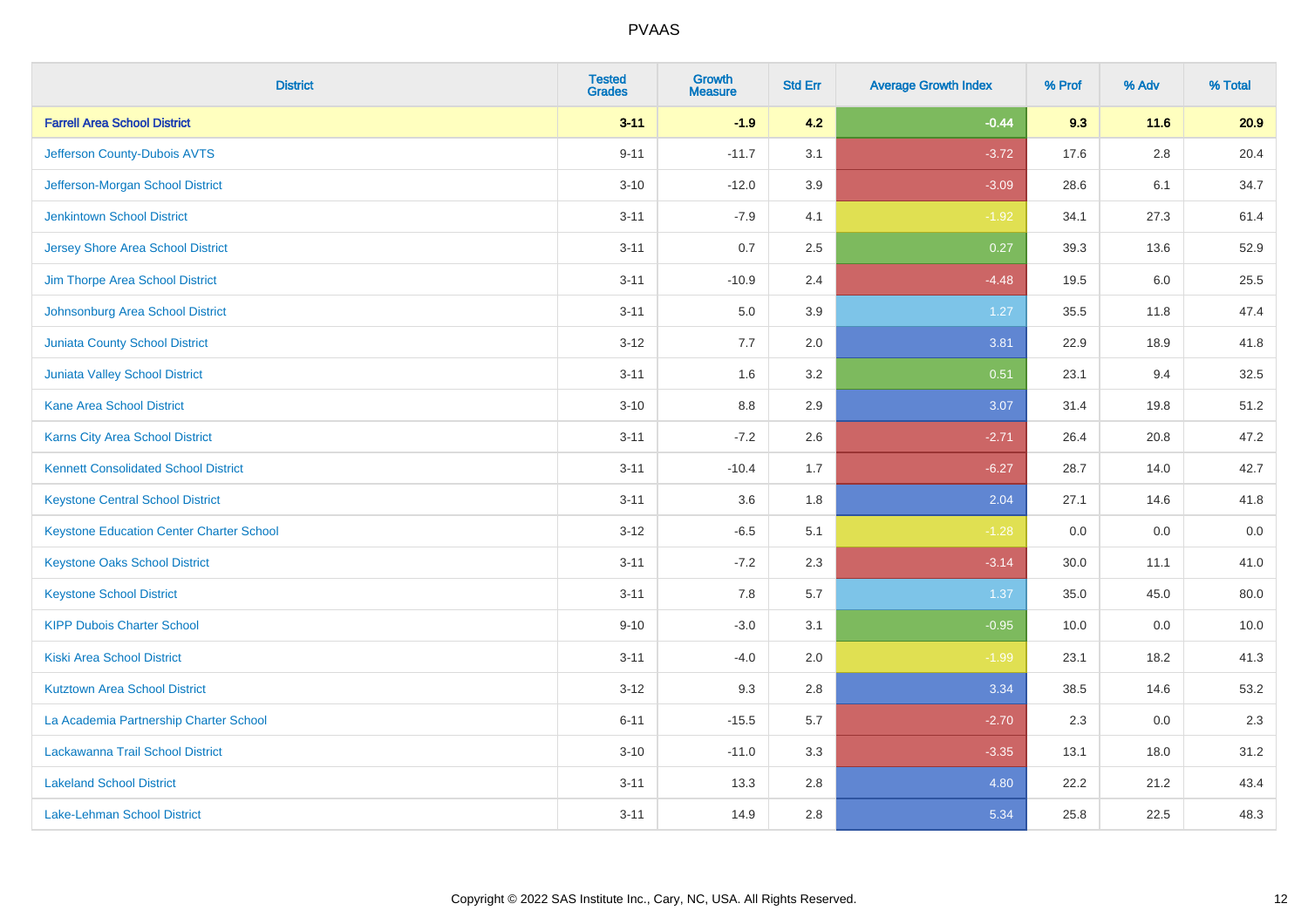| <b>District</b>                                    | <b>Tested</b><br><b>Grades</b> | Growth<br><b>Measure</b> | <b>Std Err</b> | <b>Average Growth Index</b> | % Prof | % Adv   | % Total |
|----------------------------------------------------|--------------------------------|--------------------------|----------------|-----------------------------|--------|---------|---------|
| <b>Farrell Area School District</b>                | $3 - 11$                       | $-1.9$                   | 4.2            | $-0.44$                     | 9.3    | 11.6    | 20.9    |
| <b>Lakeview School District</b>                    | $3 - 11$                       | $-1.9$                   | 3.5            | $-0.53$                     | 41.5   | 12.3    | 53.8    |
| Lampeter-Strasburg School District                 | $3 - 12$                       | 11.0                     | 1.9            | 5.69                        | 35.4   | 32.3    | 67.7    |
| <b>Lancaster School District</b>                   | $3 - 12$                       | $-10.0$                  | 1.4            | $-7.22$                     | 9.0    | $3.9\,$ | 12.8    |
| <b>Laurel Highlands School District</b>            | $3 - 11$                       | $-3.8$                   | 2.3            | $-1.63$                     | 20.9   | 14.6    | 35.4    |
| <b>Laurel School District</b>                      | $3 - 11$                       | 13.0                     | 3.1            | 4.19                        | 30.3   | 15.7    | 46.1    |
| <b>Lawrence County CTC</b>                         | $10 - 11$                      | $-9.8$                   | 3.7            | $-2.68$                     | 7.3    | 0.0     | $7.3$   |
| <b>Lebanon School District</b>                     | $3 - 11$                       | $-1.2$                   | 1.9            | $-0.63$                     | 15.2   | 6.4     | 21.6    |
| Leechburg Area School District                     | $3 - 11$                       | 7.0                      | 3.9            | 1.79                        | 37.7   | 4.9     | 42.6    |
| Lehigh Career & Technical Institute                | $10 - 12$                      | $-0.7$                   | 6.3            | $-0.11$                     | 36.4   | 4.6     | 40.9    |
| Lehigh Valley Academy Regional Charter School      | $3 - 11$                       | $-5.9$                   | 3.0            | $-1.98$                     | 20.0   | 7.7     | 27.7    |
| Lehigh Valley Charter High School For The Arts     | $9 - 10$                       | $-11.8$                  | 2.5            | $-4.76$                     | 28.9   | 5.7     | 34.6    |
| <b>Lehighton Area School District</b>              | $3 - 11$                       | 11.4                     | 2.4            | 4.84                        | 30.5   | 24.9    | 55.3    |
| <b>Lewisburg Area School District</b>              | $3 - 11$                       | 1.7                      | 2.4            | 0.72                        | 35.9   | 35.9    | 71.8    |
| <b>Ligonier Valley School District</b>             | $3 - 11$                       | $-10.8$                  | 3.1            | $-3.43$                     | 34.1   | 5.8     | 39.9    |
| Lincoln Leadership Academy Charter School          | $3 - 12$                       | $-7.4$                   | 3.7            | $-1.99$                     | 6.4    | 2.1     | 8.5     |
| <b>Lincoln Park Performing Arts Charter School</b> | $7 - 11$                       | $-14.9$                  | 2.7            | $-5.45$                     | 39.3   | 8.9     | 48.2    |
| <b>Line Mountain School District</b>               | $3 - 11$                       | 11.7                     | 3.9            | 3.01                        | 40.4   | 42.3    | 82.7    |
| <b>Littlestown Area School District</b>            | $3 - 11$                       | 28.7                     | 2.4            | 11.83                       | 38.4   | 29.3    | 67.7    |
| <b>Lower Dauphin School District</b>               | $3 - 11$                       | 5.3                      | 1.8            | 3.03                        | 30.6   | 26.8    | 57.5    |
| <b>Lower Merion School District</b>                | $3 - 11$                       | 18.9                     | 1.2            | 15.42                       | 29.4   | 48.6    | 78.0    |
| <b>Lower Moreland Township School District</b>     | $3 - 11$                       | 8.7                      | 2.0            | 4.35                        | 38.2   | 33.2    | 71.4    |
| <b>Loyalsock Township School District</b>          | $3 - 12$                       | 26.7                     | 2.7            | 9.92                        | 36.8   | 35.1    | 71.9    |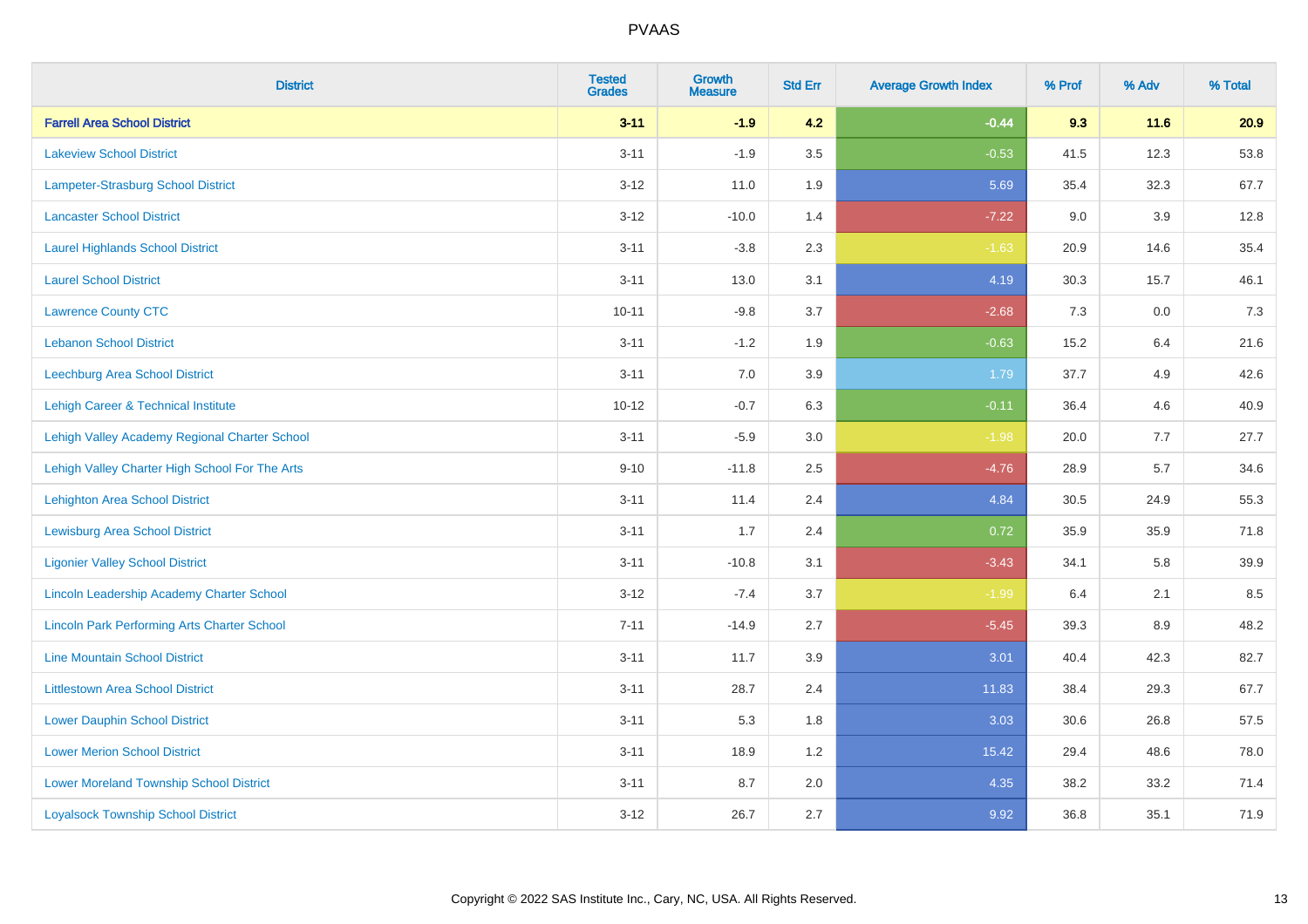| <b>District</b>                                | <b>Tested</b><br><b>Grades</b> | <b>Growth</b><br><b>Measure</b> | <b>Std Err</b> | <b>Average Growth Index</b> | % Prof | % Adv   | % Total  |
|------------------------------------------------|--------------------------------|---------------------------------|----------------|-----------------------------|--------|---------|----------|
| <b>Farrell Area School District</b>            | $3 - 11$                       | $-1.9$                          | 4.2            | $-0.44$                     | 9.3    | 11.6    | 20.9     |
| <b>Mahanoy Area School District</b>            | $3 - 10$                       | $-3.4$                          | 3.1            | $-1.07$                     | 21.4   | $8.6\,$ | $30.0\,$ |
| <b>Manheim Central School District</b>         | $3 - 11$                       | 12.8                            | 2.0            | 6.52                        | 27.8   | 35.4    | 63.2     |
| <b>Manheim Township School District</b>        | $3 - 12$                       | 10.9                            | 1.5            | 7.51                        | 30.9   | 31.0    | 61.9     |
| <b>Marion Center Area School District</b>      | $3 - 10$                       | 0.8                             | 2.9            | 0.27                        | 23.3   | 11.1    | 34.4     |
| Maritime Academy Charter School                | $3 - 10$                       | 13.2                            | 3.1            | 4.29                        | 24.0   | 1.3     | 25.3     |
| <b>Marple Newtown School District</b>          | $3 - 11$                       | 20.6                            | 2.3            | 8.95                        | 31.1   | 42.7    | 73.8     |
| <b>Mars Area School District</b>               | $3 - 10$                       | 6.6                             | 1.9            | 3.45                        | 36.7   | 32.4    | 69.1     |
| <b>MaST Community Charter School</b>           | $3 - 10$                       | $-0.9$                          | 2.5            | $-0.34$                     | 25.0   | 21.6    | 46.6     |
| <b>MaST Community Charter School II</b>        | $3 - 10$                       | 1.4                             | 3.0            | 0.45                        | 16.1   | 4.6     | 20.7     |
| Mastery Charter High School-Lenfest Campus     | $7 - 11$                       | $-1.8$                          | 5.8            | $-0.30$                     | 26.3   | 0.0     | 26.3     |
| <b>Mastery Charter School - Gratz Campus</b>   | $7 - 10$                       | $-9.5$                          | 4.6            | $-2.09$                     | 0.0    | 3.4     | 3.4      |
| Mastery Charter School - Hardy Williams        | $3 - 11$                       | 6.6                             | 3.0            | 2.21                        | 24.7   | 1.2     | 25.9     |
| <b>Mastery Charter School - Pickett Campus</b> | $6 - 10$                       | 2.7                             | 4.2            | 0.65                        | 20.6   | 0.0     | 20.6     |
| Mastery Charter School - Shoemaker Campus      | $7 - 10$                       | $-2.3$                          | 2.8            | $-0.81$                     | 10.1   | 3.7     | 13.8     |
| <b>Mastery Charter School - Thomas Campus</b>  | $3 - 10$                       | 7.9                             | 5.7            | 1.39                        | 12.5   | $0.0\,$ | 12.5     |
| <b>Mcguffey School District</b>                | $3 - 11$                       | $-12.1$                         | 3.0            | $-4.06$                     | 12.8   | 5.9     | 18.6     |
| <b>Mckeesport Area School District</b>         | $3 - 12$                       | 4.6                             | 2.2            | 2.14                        | 21.1   | 4.4     | 25.5     |
| Mechanicsburg Area School District             | $3 - 11$                       | $-5.7$                          | 1.6            | $-3.48$                     | 35.1   | 16.0    | 51.2     |
| <b>Mercer Area School District</b>             | $3 - 11$                       | 2.2                             | 3.1            | 0.70                        | 24.4   | 11.8    | 36.2     |
| <b>Methacton School District</b>               | $3 - 11$                       | 11.0                            | 1.6            | 6.94                        | 36.0   | 33.6    | 69.6     |
| Meyersdale Area School District                | $3 - 11$                       | $-16.1$                         | 3.3            | $-4.94$                     | 20.3   | 5.8     | 26.1     |
| <b>Mid Valley School District</b>              | $3 - 10$                       | $-11.1$                         | 2.7            | $-4.07$                     | 28.3   | 8.1     | 36.4     |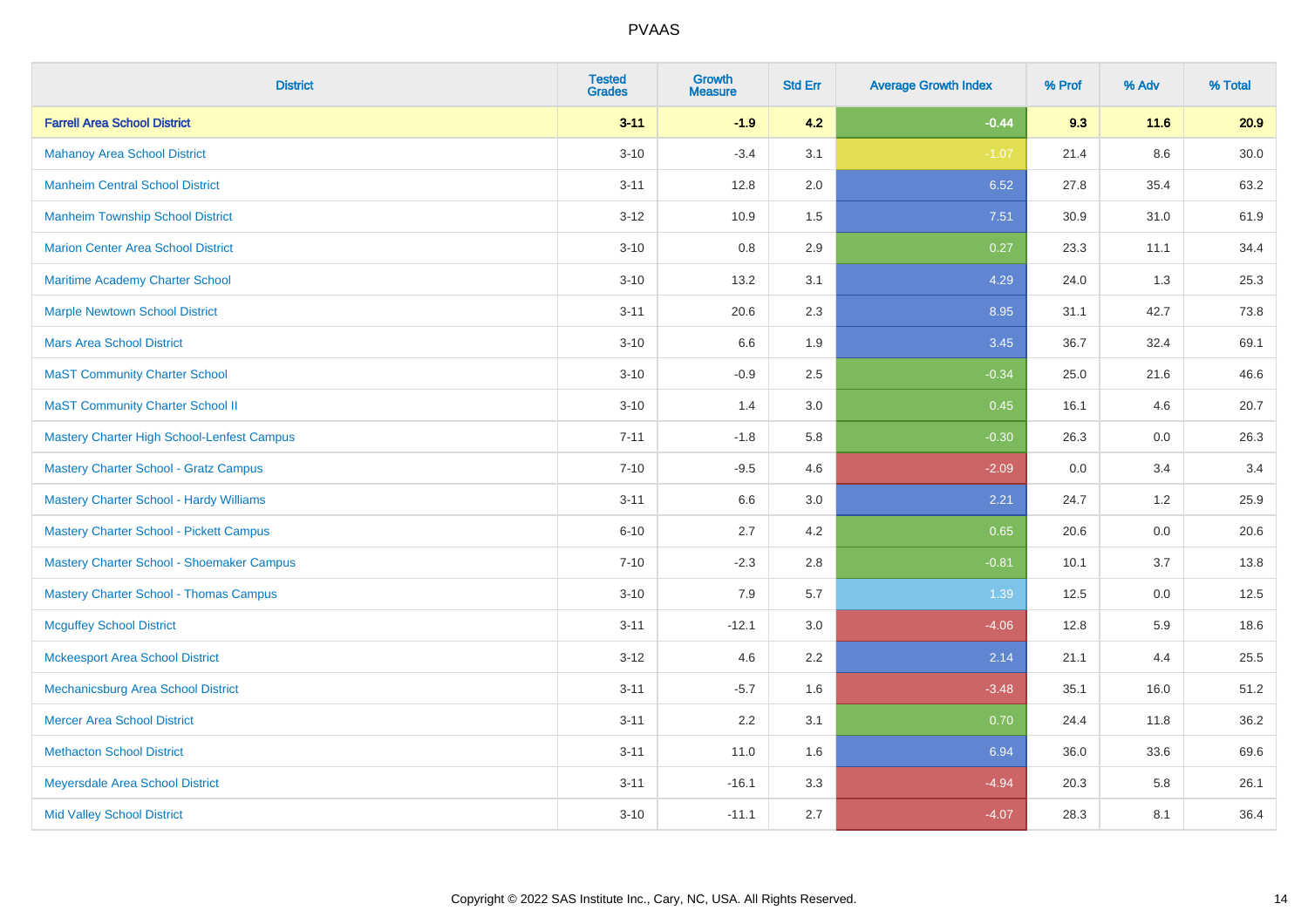| <b>District</b>                            | <b>Tested</b><br><b>Grades</b> | <b>Growth</b><br><b>Measure</b> | <b>Std Err</b> | <b>Average Growth Index</b> | % Prof | % Adv   | % Total |
|--------------------------------------------|--------------------------------|---------------------------------|----------------|-----------------------------|--------|---------|---------|
| <b>Farrell Area School District</b>        | $3 - 11$                       | $-1.9$                          | 4.2            | $-0.44$                     | 9.3    | 11.6    | 20.9    |
| <b>Middletown Area School District</b>     | $3 - 11$                       | $-3.4$                          | 2.4            | $-1.44$                     | 34.3   | 15.2    | 49.4    |
| <b>Midd-West School District</b>           | $3 - 11$                       | 3.6                             | 2.6            | 1.42                        | 28.6   | 25.0    | 53.6    |
| <b>Mifflin County School District</b>      | $3 - 11$                       | 12.3                            | 1.6            | 7.69                        | 35.1   | 15.1    | 50.3    |
| Mifflinburg Area School District           | $3 - 11$                       | $-6.0$                          | 2.1            | $-2.87$                     | 32.7   | 13.3    | 46.0    |
| <b>Millcreek Township School District</b>  | $3 - 11$                       | 9.1                             | 1.4            | 6.61                        | 34.5   | 30.1    | 64.6    |
| Millersburg Area School District           | $3 - 11$                       | $-6.6$                          | 3.4            | $-1.92$                     | 24.1   | 10.3    | 34.5    |
| <b>Millville Area School District</b>      | $3 - 12$                       | $-5.6$                          | 4.4            | $-1.26$                     | 31.4   | 11.4    | 42.9    |
| <b>Milton Area School District</b>         | $3 - 11$                       | $-10.1$                         | 2.5            | $-4.04$                     | 23.0   | 11.3    | 34.2    |
| <b>Minersville Area School District</b>    | $3 - 11$                       | $-2.9$                          | 3.4            | $-0.86$                     | 27.4   | 9.7     | 37.1    |
| <b>Mohawk Area School District</b>         | $3 - 11$                       | $-10.5$                         | 2.8            | $-3.75$                     | 35.1   | 10.6    | 45.7    |
| <b>Monessen City School District</b>       | $3 - 10$                       | $-3.9$                          | 5.6            | $-0.69$                     | 21.0   | 10.5    | 31.6    |
| <b>Moniteau School District</b>            | $3 - 11$                       | $-11.8$                         | 2.9            | $-4.07$                     | 22.6   | $5.0\,$ | 27.6    |
| <b>Montgomery Area School District</b>     | $3 - 11$                       | $-5.8$                          | 3.2            | $-1.83$                     | 25.0   | 11.5    | 36.5    |
| <b>Montour School District</b>             | $3 - 11$                       | $-6.1$                          | 2.1            | $-2.95$                     | 31.8   | 23.6    | 55.3    |
| <b>Montoursville Area School District</b>  | $3 - 12$                       | $-8.4$                          | 2.6            | $-3.17$                     | 38.8   | 18.2    | 57.0    |
| <b>Montrose Area School District</b>       | $3 - 10$                       | 12.3                            | 2.8            | 4.41                        | 37.8   | 28.9    | 66.7    |
| <b>Moon Area School District</b>           | $3 - 11$                       | 1.5                             | 1.8            | 0.86                        | 34.5   | 25.5    | 60.0    |
| Morrisville Borough School District        | $3 - 11$                       | $-13.1$                         | 3.7            | $-3.52$                     | 4.9    | 1.6     | 6.6     |
| <b>Moshannon Valley School District</b>    | $3 - 10$                       | $-5.1$                          | 4.6            | $-1.12$                     | 25.0   | 12.5    | 37.5    |
| <b>Mount Carmel Area School District</b>   | $3 - 11$                       | $-7.9$                          | 2.3            | $-3.38$                     | 18.2   | 4.4     | 22.6    |
| <b>Mount Pleasant Area School District</b> | $3 - 11$                       | $-5.4$                          | 2.3            | $-2.37$                     | 33.3   | 8.7     | 42.0    |
| <b>Mount Union Area School District</b>    | $3 - 10$                       | $-2.5$                          | 2.8            | $-0.89$                     | 19.8   | 5.8     | 25.6    |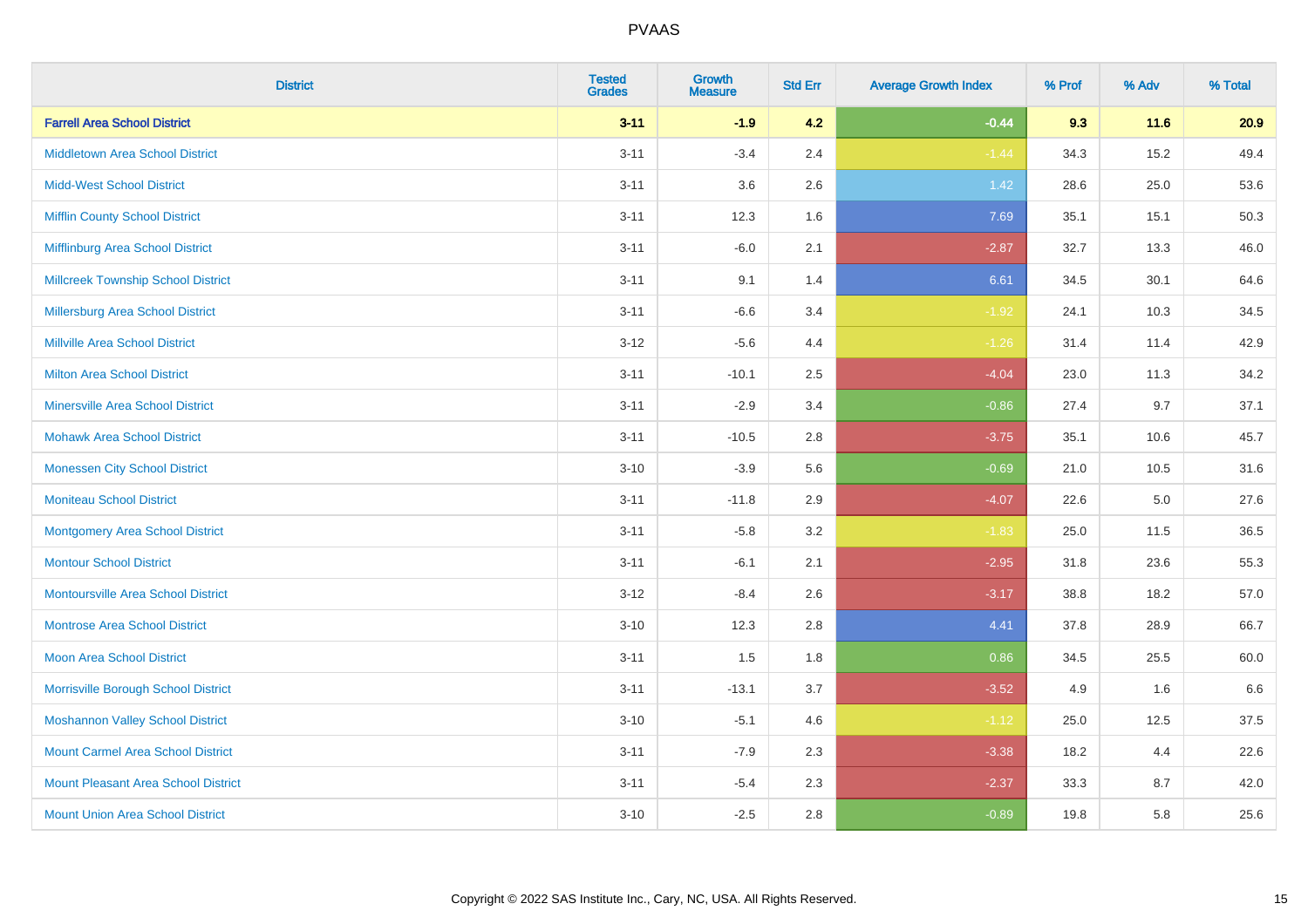| <b>District</b>                            | <b>Tested</b><br><b>Grades</b> | <b>Growth</b><br><b>Measure</b> | <b>Std Err</b> | <b>Average Growth Index</b> | % Prof | % Adv    | % Total |
|--------------------------------------------|--------------------------------|---------------------------------|----------------|-----------------------------|--------|----------|---------|
| <b>Farrell Area School District</b>        | $3 - 11$                       | $-1.9$                          | 4.2            | $-0.44$                     | 9.3    | $11.6$   | 20.9    |
| <b>Mountain View School District</b>       | $3 - 11$                       | 24.2                            | 3.4            | 7.20                        | 45.8   | 37.3     | 83.0    |
| Mt Lebanon School District                 | $3 - 11$                       | 2.4                             | 1.3            | 1.79                        | 39.3   | 37.4     | 76.8    |
| <b>Muhlenberg School District</b>          | $3 - 10$                       | $-17.8$                         | 1.9            | $-9.34$                     | 12.4   | 4.6      | 17.0    |
| Multicultural Academy Charter School       | $9 - 11$                       | 6.0                             | 3.4            | 1.77                        | 12.3   | 0.0      | 12.3    |
| <b>Muncy School District</b>               | $3 - 11$                       | 6.9                             | 3.3            | 2.12                        | 37.6   | 18.8     | 56.4    |
| <b>Nazareth Area School District</b>       | $3 - 11$                       | $-2.5$                          | 1.7            | $-1.53$                     | 29.2   | 24.6     | 53.8    |
| <b>Neshaminy School District</b>           | $3 - 11$                       | 8.6                             | 1.3            | 6.56                        | 31.3   | 23.9     | 55.2    |
| <b>Neshannock Township School District</b> | $3 - 10$                       | $-12.5$                         | 2.7            | $-4.73$                     | 29.0   | 13.0     | 42.0    |
| <b>New Brighton Area School District</b>   | $3 - 11$                       | $-2.1$                          | 3.2            | $-0.65$                     | 31.5   | 11.1     | 42.6    |
| <b>New Castle Area School District</b>     | $3-12$                         | $-13.6$                         | 2.3            | $-5.99$                     | 17.6   | 2.0      | 19.5    |
| <b>New Foundations Charter School</b>      | $3 - 11$                       | 0.6                             | 2.2            | 0.29                        | 22.4   | 4.0      | 26.4    |
| New Hope-Solebury School District          | $3 - 11$                       | 28.8                            | 2.9            | 9.77                        | 31.6   | $50.0\,$ | 81.6    |
| New Kensington-Arnold School District      | $3 - 11$                       | $-5.8$                          | 3.2            | $-1.80$                     | 10.8   | 1.2      | 12.0    |
| <b>Newport School District</b>             | $3-12$                         | $3.8\,$                         | 3.3            | 1.17                        | 38.8   | 10.4     | 49.2    |
| <b>Norristown Area School District</b>     | $3 - 12$                       | $-25.4$                         | 1.7            | $-15.35$                    | 10.6   | 1.8      | 12.4    |
| North Allegheny School District            | $3 - 11$                       | 18.0                            | 1.3            | 14.25                       | 30.5   | 42.9     | 73.4    |
| North Clarion County School District       | $3-12$                         | 3.4                             | 4.1            | 0.83                        | 45.0   | 18.8     | 63.8    |
| <b>North East School District</b>          | $3 - 11$                       | $-5.3$                          | 2.7            | $-1.97$                     | 31.7   | 24.8     | 56.4    |
| <b>North Hills School District</b>         | $3 - 11$                       | $-15.8$                         | 1.8            | $-8.84$                     | 26.4   | 19.8     | 46.2    |
| <b>North Penn School District</b>          | $3 - 11$                       | 17.6                            | 1.0            | 17.53                       | 30.8   | 35.7     | 66.4    |
| <b>North Pocono School District</b>        | $3 - 11$                       | 13.1                            | 3.7            | 3.54                        | 31.4   | 33.3     | 64.7    |
| North Schuylkill School District           | $3 - 11$                       | $-4.7$                          | 2.2            | $-2.16$                     | 20.2   | 11.7     | 31.9    |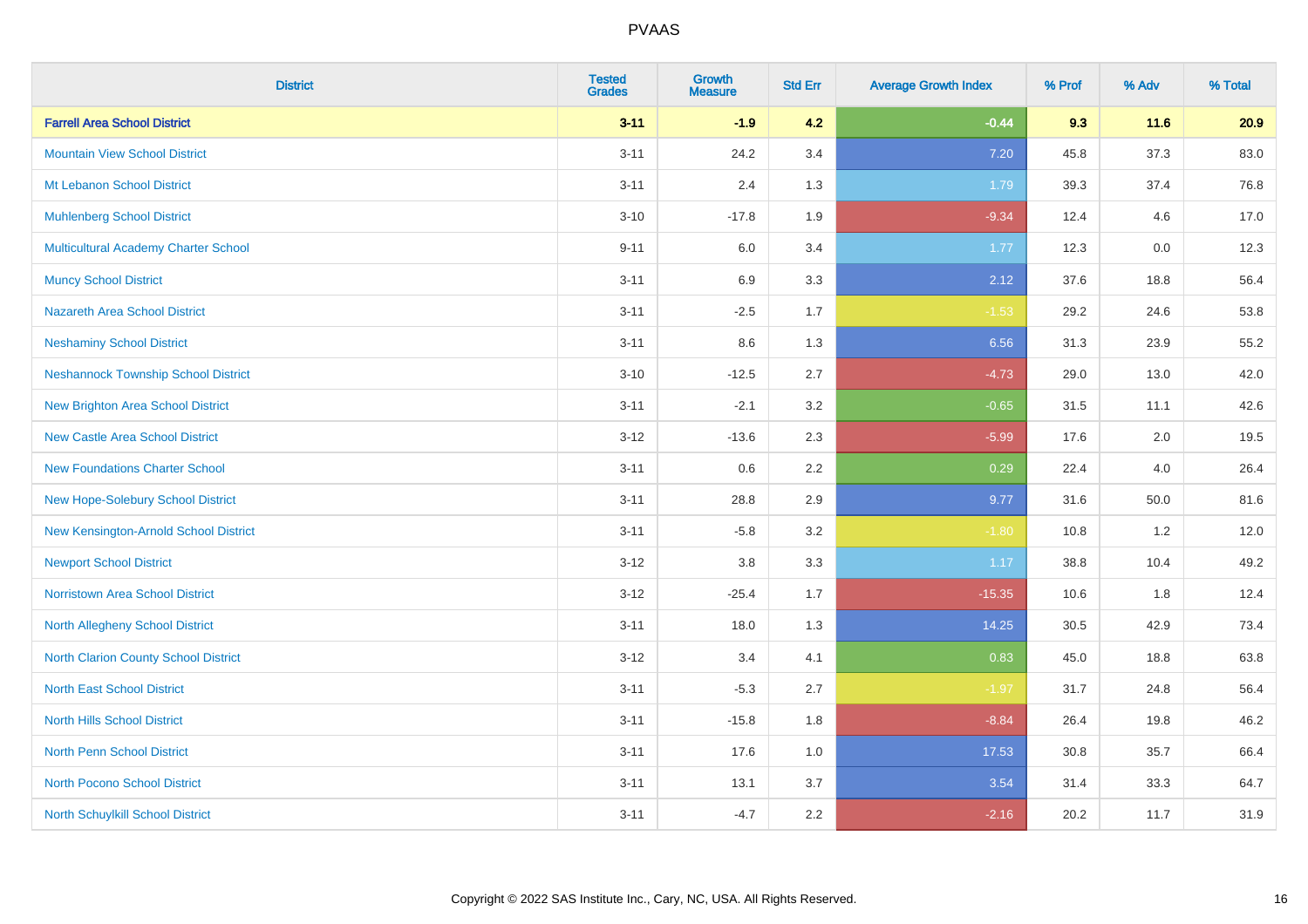| <b>District</b>                           | <b>Tested</b><br><b>Grades</b> | Growth<br><b>Measure</b> | <b>Std Err</b> | <b>Average Growth Index</b> | % Prof | % Adv | % Total |
|-------------------------------------------|--------------------------------|--------------------------|----------------|-----------------------------|--------|-------|---------|
| <b>Farrell Area School District</b>       | $3 - 11$                       | $-1.9$                   | 4.2            | $-0.44$                     | 9.3    | 11.6  | 20.9    |
| <b>North Star School District</b>         | $3 - 11$                       | 1.1                      | 3.3            | 0.34                        | 26.2   | 20.0  | 46.2    |
| Northampton Area School District          | $3 - 11$                       | 3.2                      | 1.5            | 2.05                        | 29.8   | 17.9  | 47.7    |
| <b>Northeast Bradford School District</b> | $3 - 10$                       | $-5.0$                   | 3.7            | $-1.35$                     | 30.6   | 4.8   | 35.5    |
| Northeastern York School District         | $3 - 11$                       | 3.8                      | 1.8            | 2.11                        | 32.7   | 21.0  | 53.7    |
| Northern Bedford County School District   | $3 - 11$                       | $-2.3$                   | 3.3            | $-0.69$                     | 26.2   | 16.9  | 43.1    |
| Northern Cambria School District          | $3 - 11$                       | $-0.3$                   | 3.4            | $-0.09$                     | 26.5   | 1.2   | 27.7    |
| <b>Northern Lebanon School District</b>   | $3 - 11$                       | $-0.7$                   | 2.3            | $-0.29$                     | 18.8   | 6.8   | 25.6    |
| Northern Lehigh School District           | $3 - 12$                       | 6.1                      | 2.5            | 2.42                        | 21.4   | 18.0  | 39.3    |
| <b>Northern Potter School District</b>    | $3 - 12$                       | 6.8                      | 4.6            | 1.48                        | 30.6   | 11.1  | 41.7    |
| Northern Tioga School District            | $3-12$                         | $6.8\,$                  | 2.6            | 2.64                        | 25.0   | 16.9  | 41.9    |
| Northern York County School District      | $3 - 11$                       | 8.4                      | 1.8            | 4.63                        | 24.3   | 23.1  | 47.4    |
| <b>Northgate School District</b>          | $3 - 11$                       | $-3.0$                   | 3.4            | $-0.85$                     | 35.6   | 6.8   | 42.4    |
| Northwest Area School District            | $3 - 10$                       | $-3.2$                   | 3.3            | $-0.97$                     | 30.4   | 13.0  | 43.5    |
| Northwestern Lehigh School District       | $3 - 11$                       | $-2.4$                   | 2.1            | $-1.14$                     | 41.7   | 17.9  | 59.5    |
| <b>Northwestern School District</b>       | $3 - 11$                       | $-14.6$                  | 3.2            | $-4.51$                     | 32.5   | 13.7  | 46.2    |
| <b>Norwin School District</b>             | $3 - 11$                       | $-1.1$                   | 1.6            | $-0.70$                     | 37.7   | 27.6  | 65.2    |
| <b>Octorara Area School District</b>      | $3 - 11$                       | $-7.5$                   | 3.2            | $-2.35$                     | 26.1   | 17.0  | 43.2    |
| Oil City Area School District             | $3 - 11$                       | 8.6                      | 2.4            | 3.56                        | 29.1   | 13.1  | 42.2    |
| <b>Old Forge School District</b>          | $3 - 12$                       | $-11.3$                  | 3.1            | $-3.62$                     | 28.6   | 13.2  | 41.8    |
| <b>Oley Valley School District</b>        | $3 - 11$                       | 1.4                      | 2.4            | 0.56                        | 37.4   | 23.9  | 61.4    |
| <b>Oswayo Valley School District</b>      | $3-12$                         | 9.9                      | 5.1            | 1.93                        | 26.5   | 44.1  | 70.6    |
| <b>Otto-Eldred School District</b>        | $3 - 11$                       | $-0.5$                   | 3.5            | $-0.13$                     | 35.8   | 10.5  | 46.3    |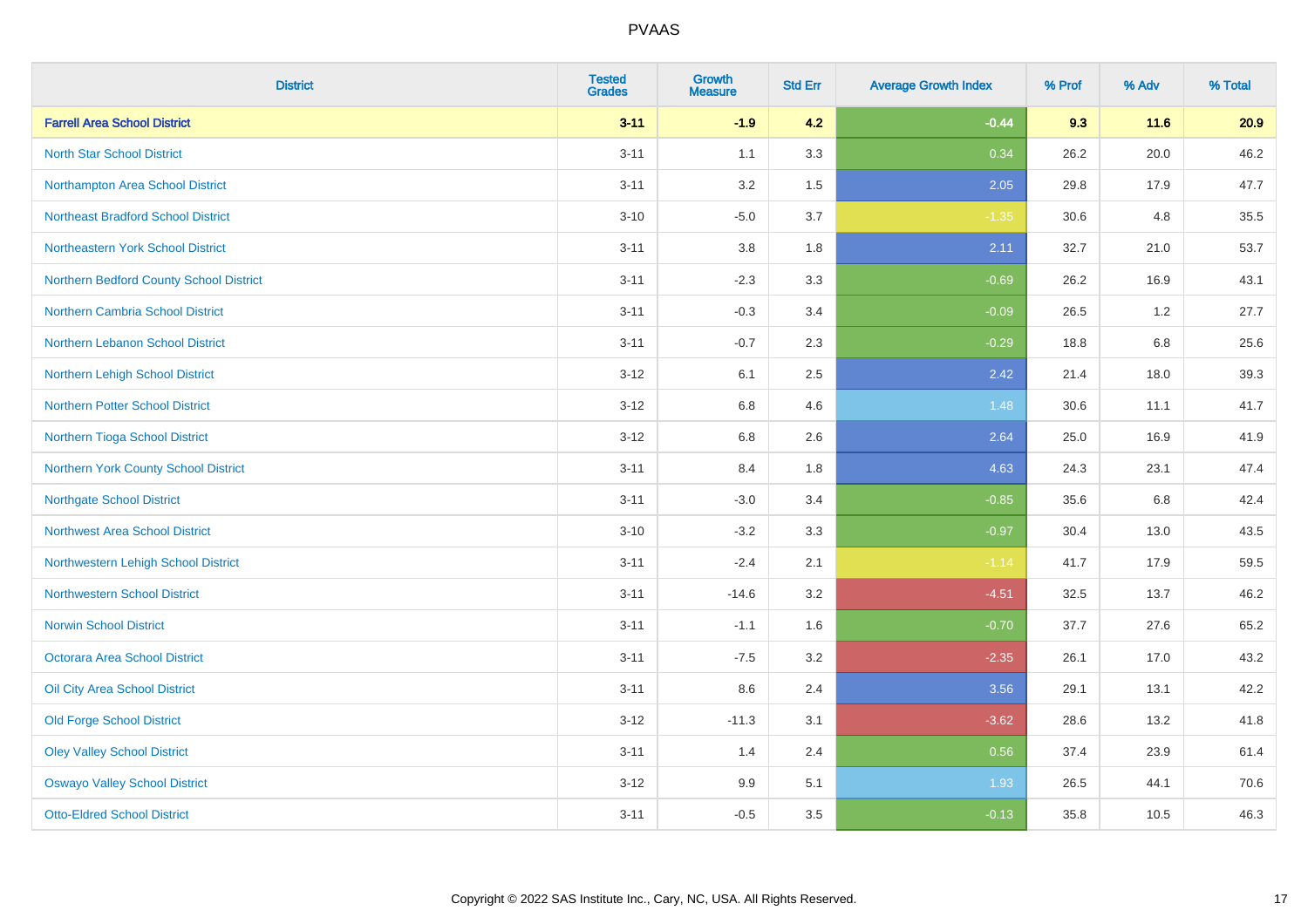| <b>District</b>                               | <b>Tested</b><br><b>Grades</b> | <b>Growth</b><br><b>Measure</b> | <b>Std Err</b> | <b>Average Growth Index</b> | % Prof | % Adv   | % Total |
|-----------------------------------------------|--------------------------------|---------------------------------|----------------|-----------------------------|--------|---------|---------|
| <b>Farrell Area School District</b>           | $3 - 11$                       | $-1.9$                          | 4.2            | $-0.44$                     | 9.3    | 11.6    | 20.9    |
| <b>Owen J Roberts School District</b>         | $3 - 11$                       | $-3.5$                          | 1.5            | $-2.27$                     | 36.8   | 24.4    | 61.2    |
| <b>Oxford Area School District</b>            | $3 - 11$                       | $-3.1$                          | 1.8            | $-1.77$                     | 27.5   | 14.5    | 42.0    |
| <b>Palisades School District</b>              | $3 - 11$                       | 7.7                             | 2.9            | 2.66                        | 27.8   | 20.3    | 48.1    |
| <b>Palmerton Area School District</b>         | $3 - 11$                       | $-0.9$                          | 2.7            | $-0.34$                     | 34.3   | 14.3    | 48.6    |
| Palmyra Area School District                  | $3 - 11$                       | 16.2                            | 1.8            | 9.02                        | 38.8   | 34.0    | 72.8    |
| <b>Panther Valley School District</b>         | $3 - 12$                       | $-13.3$                         | 3.2            | $-4.10$                     | 31.5   | 4.1     | 35.6    |
| <b>Parkland School District</b>               | $3 - 11$                       | $-3.7$                          | 1.2            | $-3.17$                     | 31.4   | 30.6    | 62.0    |
| Pen Argyl Area School District                | $3 - 12$                       | 12.8                            | 2.5            | 5.10                        | 28.5   | 23.8    | 52.3    |
| <b>Penn Cambria School District</b>           | $3 - 11$                       | $-4.5$                          | 2.4            | $-1.86$                     | 27.3   | 15.8    | 43.2    |
| <b>Penn Hills School District</b>             | $3 - 11$                       | 0.0                             | 2.4            | 0.02                        | 18.4   | 7.1     | 25.6    |
| <b>Penn Manor School District</b>             | $3 - 11$                       | 7.1                             | 1.5            | 4.82                        | 26.7   | 20.5    | 47.2    |
| <b>Penncrest School District</b>              | $3 - 11$                       | $6.0\,$                         | 1.9            | 3.24                        | 31.1   | 16.9    | 48.0    |
| <b>Penn-Delco School District</b>             | $3 - 11$                       | 1.3                             | 1.8            | 0.75                        | 26.5   | 12.6    | 39.1    |
| <b>Pennridge School District</b>              | $3 - 10$                       | 7.4                             | 1.5            | 5.10                        | 32.0   | 27.6    | 59.6    |
| <b>Penns Manor Area School District</b>       | $3 - 12$                       | $-1.9$                          | 3.5            | $-0.55$                     | 24.2   | $3.8\,$ | 28.0    |
| Penns Valley Area School District             | $3 - 12$                       | 14.1                            | 2.6            | 5.33                        | 29.6   | 23.3    | 52.9    |
| <b>Pennsbury School District</b>              | $3 - 11$                       | 5.6                             | 1.3            | 4.38                        | 37.7   | 27.7    | 65.4    |
| Pennsylvania Cyber Charter School             | $3 - 11$                       | 0.6                             | 1.5            | 0.37                        | 20.8   | 8.1     | 28.9    |
| Pennsylvania Distance Learning Charter School | $3-12$                         | 6.8                             | 3.4            | 1.99                        | 19.8   | 6.2     | 25.9    |
| Pennsylvania Leadership Charter School        | $3 - 11$                       | 8.0                             | 1.9            | 4.22                        | 33.1   | 27.8    | 60.9    |
| Pennsylvania Virtual Charter School           | $3 - 11$                       | 4.4                             | 3.4            | 1.31                        | 29.8   | 21.2    | 51.0    |
| <b>Penn-Trafford School District</b>          | $3 - 11$                       | 2.9                             | 1.8            | 1.68                        | 46.3   | 26.2    | 72.5    |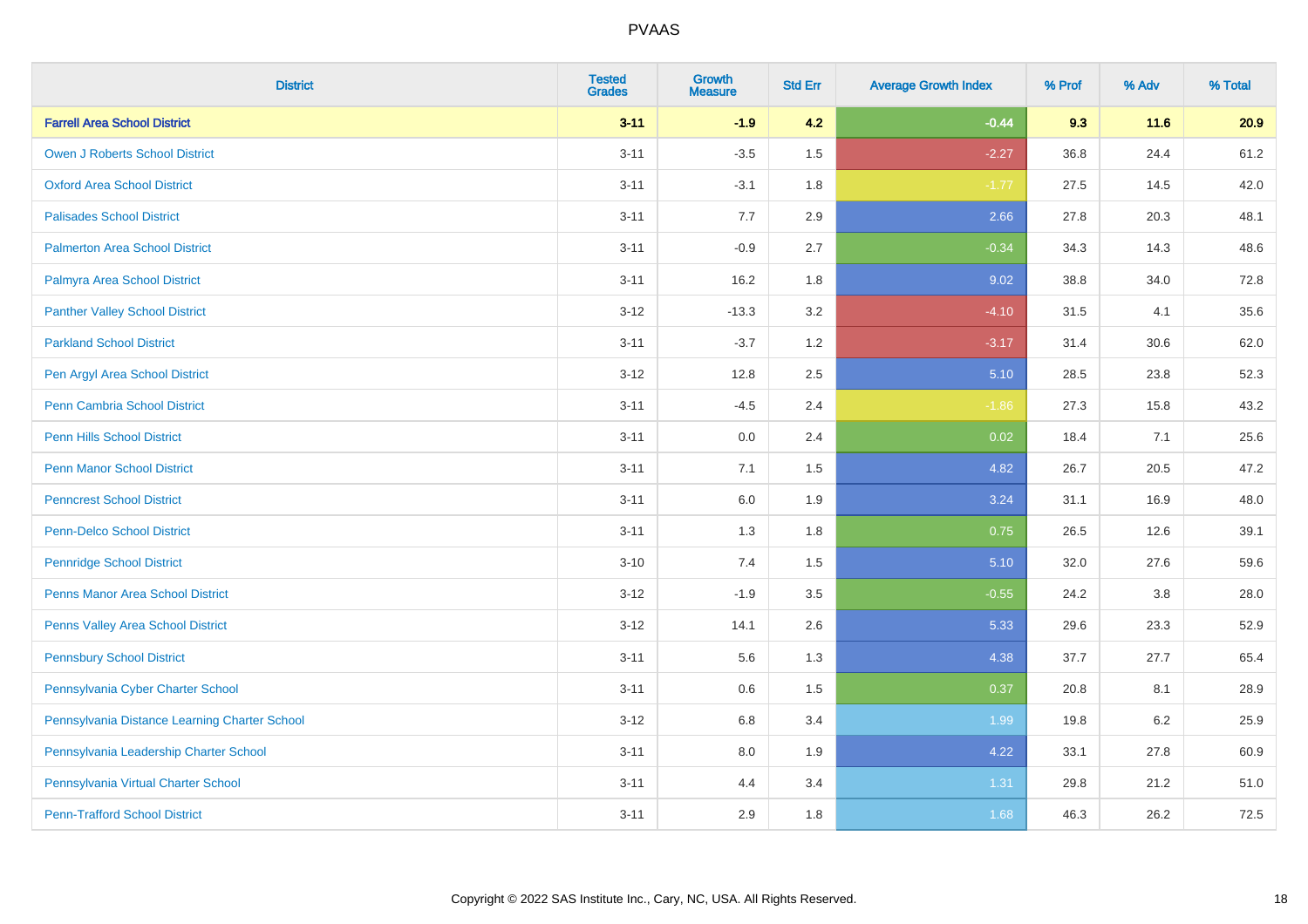| <b>District</b>                                    | <b>Tested</b><br><b>Grades</b> | <b>Growth</b><br><b>Measure</b> | <b>Std Err</b> | <b>Average Growth Index</b> | % Prof | % Adv | % Total |
|----------------------------------------------------|--------------------------------|---------------------------------|----------------|-----------------------------|--------|-------|---------|
| <b>Farrell Area School District</b>                | $3 - 11$                       | $-1.9$                          | 4.2            | $-0.44$                     | 9.3    | 11.6  | 20.9    |
| People For People Charter School                   | $3-12$                         | 6.4                             | 5.6            | $1.15$                      | 2.4    | 0.0   | 2.4     |
| <b>Pequea Valley School District</b>               | $3 - 11$                       | 18.0                            | 3.1            | 5.74                        | 29.2   | 37.5  | 66.7    |
| <b>Perkiomen Valley School District</b>            | $3 - 11$                       | 2.7                             | 1.5            | 1.83                        | 35.0   | 25.3  | 60.3    |
| Perseus House Charter School Of Excellence         | $6 - 11$                       | $-6.4$                          | 2.6            | $-2.50$                     | 0.9    | 0.0   | 0.9     |
| <b>Peters Township School District</b>             | $3 - 11$                       | 14.1                            | 1.7            | 8.16                        | 35.2   | 41.6  | 76.8    |
| Philadelphia Academy Charter School                | $3 - 11$                       | $-14.7$                         | 2.7            | $-5.42$                     | 21.6   | 3.9   | 25.5    |
| Philadelphia City School District                  | $3 - 12$                       | $-7.8$                          | 0.6            | $-13.43$                    | 16.4   | 6.5   | 22.9    |
| Philadelphia Electrical & Tech Charter High School | $10 - 10$                      | 1.2                             | 2.6            | 0.45                        | 0.9    | 0.0   | 0.9     |
| Philipsburg-Osceola Area School District           | $3 - 11$                       | 4.1                             | 3.0            | 1.37                        | 22.5   | 16.2  | 38.8    |
| <b>Phoenixville Area School District</b>           | $3 - 11$                       | 7.3                             | 1.8            | 3.96                        | 32.3   | 27.6  | 59.8    |
| <b>Pine Grove Area School District</b>             | $3 - 11$                       | $-1.1$                          | 3.0            | $-0.36$                     | 29.5   | 14.3  | 43.8    |
| <b>Pine-Richland School District</b>               | $3 - 11$                       | 9.3                             | 1.7            | 5.56                        | 42.3   | 35.8  | 78.1    |
| <b>Pittsburgh School District</b>                  | $3 - 11$                       | $-13.0$                         | 1.1            | $-12.25$                    | 16.1   | 6.5   | 22.6    |
| <b>Pittston Area School District</b>               | $3 - 11$                       | $-8.2$                          | 2.2            | $-3.75$                     | 26.7   | 14.8  | 41.5    |
| <b>Pleasant Valley School District</b>             | $3 - 11$                       | $-3.3$                          | 1.8            | $-1.80$                     | 28.5   | 10.4  | 39.0    |
| <b>Plum Borough School District</b>                | $3 - 11$                       | $-9.4$                          | 2.4            | $-3.98$                     | 32.9   | 27.4  | 60.4    |
| Pocono Mountain School District                    | $3 - 12$                       | $-4.3$                          | 1.8            | $-2.43$                     | 35.5   | 17.1  | 52.6    |
| <b>Port Allegany School District</b>               | $3 - 11$                       | 6.5                             | 3.7            | 1.74                        | 26.4   | 11.3  | 37.7    |
| <b>Portage Area School District</b>                | $3 - 10$                       | $-0.5$                          | 3.3            | $-0.14$                     | 27.0   | 20.6  | 47.6    |
| <b>Pottsgrove School District</b>                  | $3 - 11$                       | $-5.5$                          | 2.0            | $-2.78$                     | 28.6   | 10.3  | 38.8    |
| <b>Pottstown School District</b>                   | $3 - 12$                       | 2.0                             | 2.2            | 0.88                        | 19.4   | 6.2   | 25.6    |
| <b>Pottsville Area School District</b>             | $3 - 12$                       | $-4.9$                          | 2.1            | $-2.36$                     | 21.8   | 7.9   | 29.6    |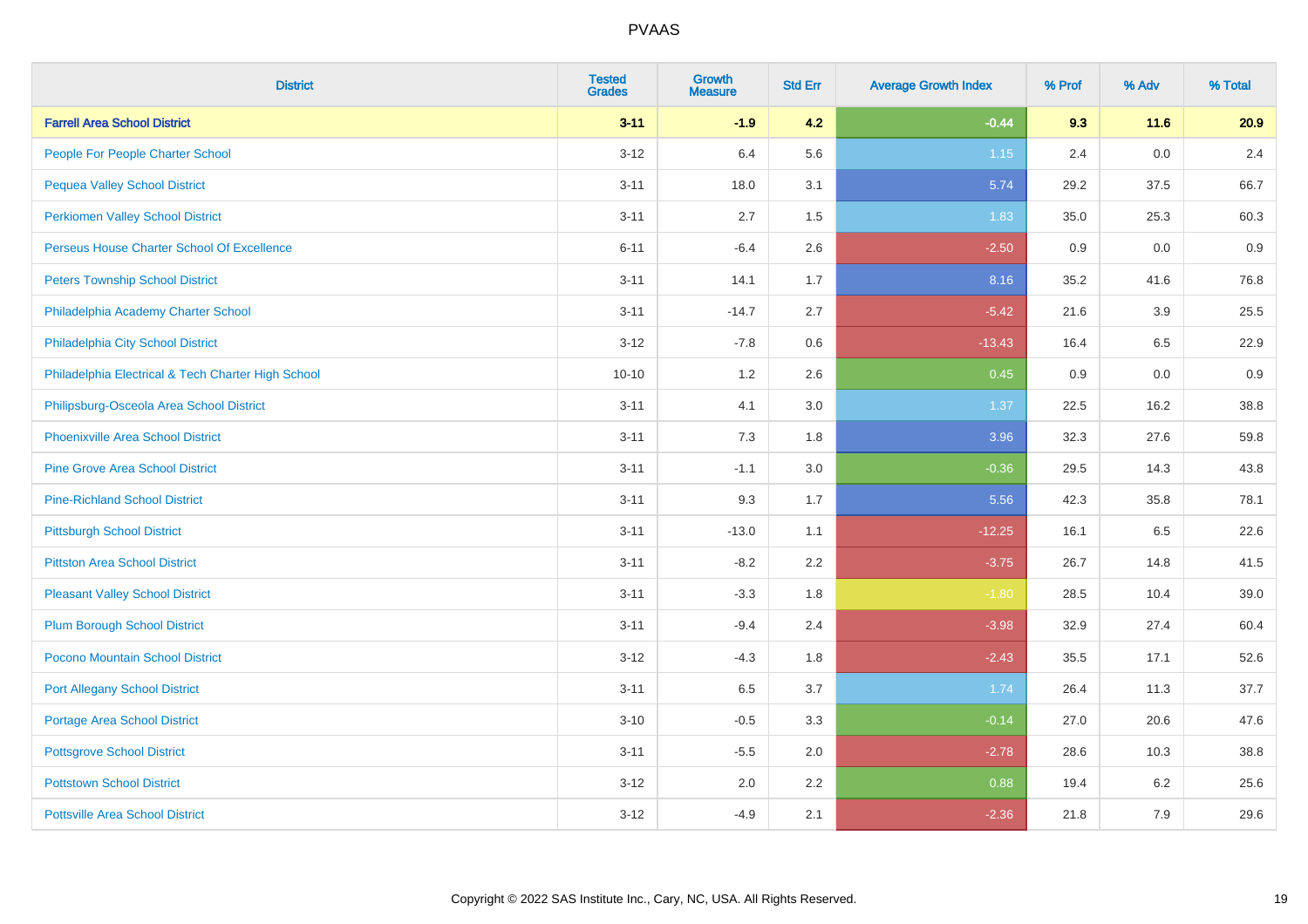| <b>District</b>                                                       | <b>Tested</b><br><b>Grades</b> | <b>Growth</b><br><b>Measure</b> | <b>Std Err</b> | <b>Average Growth Index</b> | % Prof | % Adv | % Total |
|-----------------------------------------------------------------------|--------------------------------|---------------------------------|----------------|-----------------------------|--------|-------|---------|
| <b>Farrell Area School District</b>                                   | $3 - 11$                       | $-1.9$                          | 4.2            | $-0.44$                     | 9.3    | 11.6  | 20.9    |
| Preparatory Charter School Of Mathematics, Science, Tech, And Careers | $9 - 10$                       | $-5.1$                          | 2.5            | $-2.03$                     | 6.3    | 1.4   | 7.7     |
| Propel Charter School - Braddock Hills                                | $3 - 11$                       | $-2.1$                          | 3.3            | $-0.63$                     | 4.8    | 3.2   | 8.1     |
| <b>Propel Charter School-Homestead</b>                                | $3 - 11$                       | $-5.0$                          | 3.9            | $-1.27$                     | 7.3    | 0.0   | 7.3     |
| <b>Propel Charter School-Montour</b>                                  | $3 - 10$                       | $-3.4$                          | 3.6            | $-0.93$                     | 7.7    | 0.0   | 7.7     |
| <b>Punxsutawney Area School District</b>                              | $3 - 11$                       | 15.8                            | 2.7            | 5.83                        | 18.6   | 29.0  | 47.6    |
| <b>Purchase Line School District</b>                                  | $3 - 12$                       | 4.3                             | 3.3            | 1.30                        | 32.3   | 9.0   | 41.4    |
| <b>Quaker Valley School District</b>                                  | $3 - 11$                       | 12.2                            | 2.5            | 4.90                        | 39.5   | 26.4  | 65.9    |
| <b>Quakertown Community School District</b>                           | $3 - 12$                       | $-4.3$                          | 1.5            | $-2.79$                     | 33.8   | 20.1  | 53.8    |
| <b>Radnor Township School District</b>                                | $3 - 12$                       | 7.5                             | 1.9            | 4.03                        | 33.0   | 38.3  | 71.3    |
| <b>Reach Cyber Charter School</b>                                     | $3 - 11$                       | 1.4                             | 3.6            | 0.40                        | 32.9   | 15.2  | 48.1    |
| <b>Reading School District</b>                                        | $3 - 11$                       | 4.3                             | 1.2            | 3.71                        | 16.8   | 6.0   | 22.8    |
| <b>Red Lion Area School District</b>                                  | $3 - 11$                       | 4.5                             | 1.9            | 2.31                        | 32.3   | 21.5  | 53.8    |
| <b>Redbank Valley School District</b>                                 | $3 - 11$                       | $-7.5$                          | 3.1            | $-2.41$                     | 12.4   | 10.6  | 23.1    |
| Renaissance Academy Charter School                                    | $3 - 11$                       | $-5.6$                          | 3.1            | $-1.79$                     | 28.4   | 18.5  | 46.9    |
| <b>Reynolds School District</b>                                       | $3 - 10$                       | $-3.0$                          | 3.5            | $-0.87$                     | 27.3   | 9.1   | 36.4    |
| <b>Richland School District</b>                                       | $3 - 11$                       | $-6.9$                          | 2.6            | $-2.63$                     | 40.1   | 20.9  | 61.0    |
| <b>Ridgway Area School District</b>                                   | $3 - 11$                       | $-6.1$                          | 4.0            | $-1.53$                     | 42.2   | 15.6  | 57.8    |
| <b>Ridley School District</b>                                         | $3 - 12$                       | 0.3                             | 1.6            | 0.21                        | 32.0   | 10.7  | 42.6    |
| <b>Ringgold School District</b>                                       | $3 - 11$                       | 2.9                             | 2.2            | 1.32                        | 23.8   | 13.3  | 37.1    |
| <b>Riverside Beaver County School District</b>                        | $3 - 11$                       | $-5.5$                          | 2.7            | $-2.03$                     | 35.8   | 23.2  | 59.0    |
| <b>Riverside School District</b>                                      | $3 - 11$                       | $-6.2$                          | 2.7            | $-2.33$                     | 20.8   | 17.0  | 37.7    |
| <b>Riverview School District</b>                                      | $3 - 11$                       | $-13.0$                         | 4.0            | $-3.29$                     | 43.1   | 7.8   | 51.0    |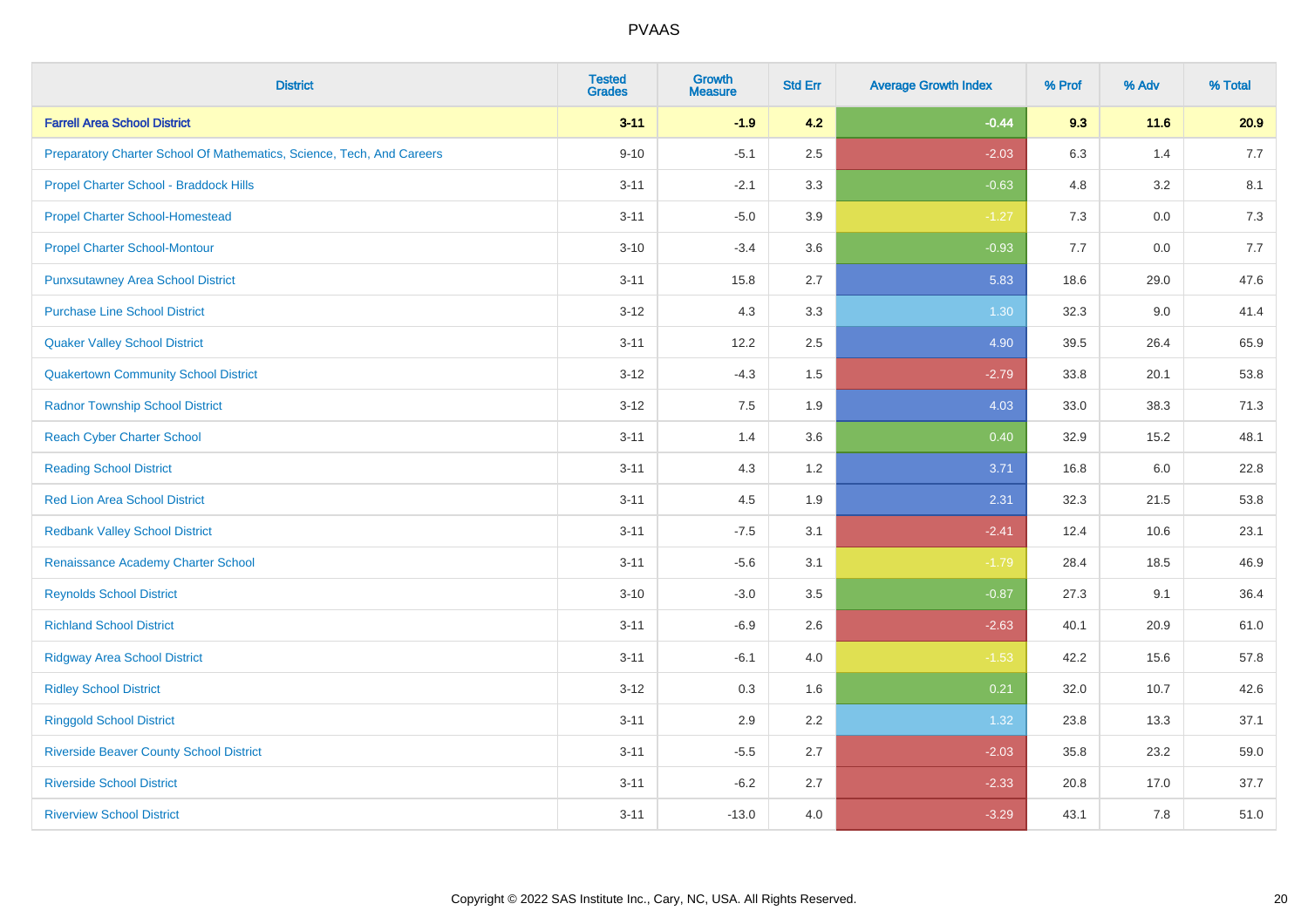| <b>District</b>                               | <b>Tested</b><br><b>Grades</b> | <b>Growth</b><br><b>Measure</b> | <b>Std Err</b> | <b>Average Growth Index</b> | % Prof | % Adv  | % Total |
|-----------------------------------------------|--------------------------------|---------------------------------|----------------|-----------------------------|--------|--------|---------|
| <b>Farrell Area School District</b>           | $3 - 11$                       | $-1.9$                          | 4.2            | $-0.44$                     | 9.3    | $11.6$ | 20.9    |
| <b>Roberto Clemente Charter School</b>        | $3 - 12$                       | $-3.3$                          | 4.1            | $-0.79$                     | 22.7   | 4.6    | 27.3    |
| <b>Rochester Area School District</b>         | $3 - 11$                       | $-5.7$                          | 3.9            | $-1.45$                     | 14.9   | 2.1    | 17.0    |
| <b>Rose Tree Media School District</b>        | $3 - 10$                       | $-2.8$                          | 2.1            | $-1.33$                     | 35.2   | 29.6   | 64.8    |
| Saint Marys Area School District              | $3 - 11$                       | 6.0                             | 2.2            | 2.69                        | 35.4   | 18.3   | 53.7    |
| <b>Salisbury Township School District</b>     | $3 - 11$                       | 5.8                             | 3.6            | 1.62                        | 24.4   | 12.6   | 37.0    |
| Salisbury-Elk Lick School District            | $3 - 11$                       | $-8.4$                          | 5.8            | $-1.45$                     | 33.3   | 5.6    | 38.9    |
| <b>Saucon Valley School District</b>          | $3 - 11$                       | 18.9                            | 2.2            | 8.48                        | 26.0   | 39.6   | 65.6    |
| <b>Sayre Area School District</b>             | $3 - 11$                       | 5.8                             | 3.2            | 1.81                        | 30.3   | 21.0   | 51.3    |
| <b>School Lane Charter School</b>             | $3 - 11$                       | 2.6                             | 3.6            | 0.72                        | 23.1   | 18.7   | 41.8    |
| Schuylkill Haven Area School District         | $3 - 11$                       | $-5.3$                          | 2.7            | $-1.96$                     | 22.2   | 11.6   | 33.8    |
| <b>Schuylkill Valley School District</b>      | $3 - 11$                       | $-1.0$                          | 2.2            | $-0.47$                     | 29.8   | 20.2   | 50.0    |
| <b>Scranton School District</b>               | $3 - 12$                       | $-10.1$                         | 2.5            | $-4.04$                     | 20.0   | 7.7    | 27.7    |
| Selinsgrove Area School District              | $3-12$                         | $-5.7$                          | 2.1            | $-2.74$                     | 25.4   | 13.9   | 39.2    |
| <b>Seneca Valley School District</b>          | $3 - 11$                       | 0.8                             | 1.4            | 0.54                        | 40.6   | 25.2   | 65.8    |
| <b>Shade-Central City School District</b>     | $3 - 11$                       | $-14.6$                         | 4.0            | $-3.68$                     | 9.6    | 0.0    | 9.6     |
| <b>Shaler Area School District</b>            | $3 - 11$                       | $-2.1$                          | 1.8            | $-1.18$                     | 32.0   | 13.0   | 45.0    |
| <b>Shamokin Area School District</b>          | $3 - 11$                       | $-2.6$                          | 2.5            | $-1.06$                     | 19.6   | 9.8    | 29.3    |
| <b>Shanksville-Stonycreek School District</b> | $3 - 10$                       | $-8.6$                          | 5.5            | $-1.55$                     | 17.6   | 23.5   | 41.2    |
| <b>Sharon City School District</b>            | $3 - 11$                       | $-6.5$                          | 2.3            | $-2.79$                     | 13.1   | 5.0    | 18.1    |
| <b>Sharpsville Area School District</b>       | $3 - 11$                       | 3.8                             | 3.7            | 1.04                        | 41.1   | 23.2   | 64.3    |
| <b>Shenandoah Valley School District</b>      | $3 - 11$                       | $-4.5$                          | 3.5            | $-1.29$                     | 14.3   | 0.0    | 14.3    |
| Shenango Area School District                 | $3 - 11$                       | 1.7                             | 3.2            | 0.52                        | 41.4   | 13.8   | 55.3    |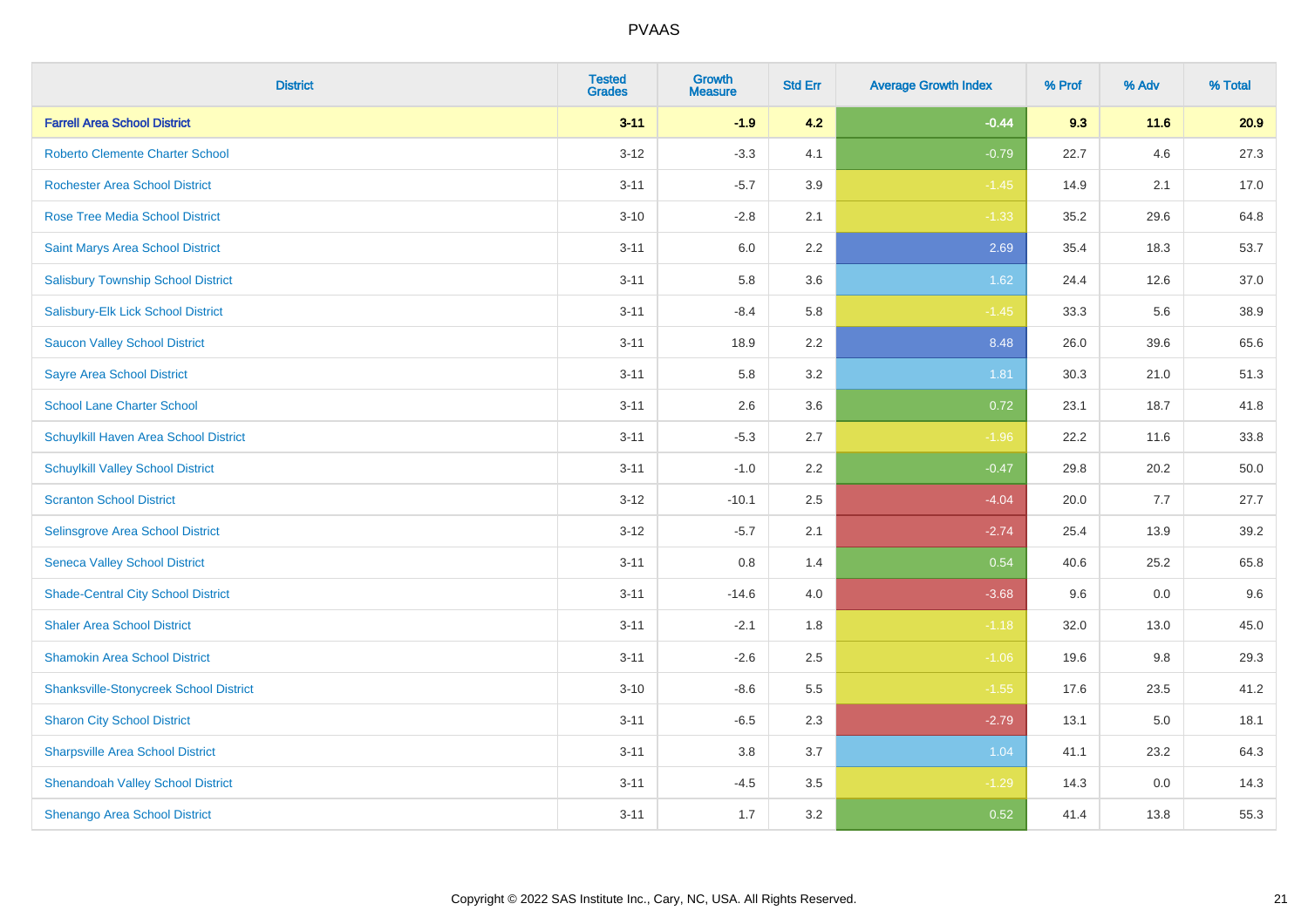| <b>District</b>                            | <b>Tested</b><br><b>Grades</b> | <b>Growth</b><br><b>Measure</b> | <b>Std Err</b> | <b>Average Growth Index</b> | % Prof | % Adv | % Total |
|--------------------------------------------|--------------------------------|---------------------------------|----------------|-----------------------------|--------|-------|---------|
| <b>Farrell Area School District</b>        | $3 - 11$                       | $-1.9$                          | 4.2            | $-0.44$                     | 9.3    | 11.6  | 20.9    |
| <b>Shikellamy School District</b>          | $3 - 10$                       | $-8.3$                          | 2.4            | $-3.42$                     | 20.8   | 18.5  | 39.2    |
| <b>Shippensburg Area School District</b>   | $3 - 11$                       | 0.5                             | 1.8            | 0.26                        | 23.5   | 22.8  | 46.3    |
| <b>Slippery Rock Area School District</b>  | $3 - 11$                       | $-3.8$                          | 2.5            | $-1.56$                     | 30.8   | 21.9  | 52.7    |
| <b>Smethport Area School District</b>      | $3 - 12$                       | 5.8                             | 3.8            | 1.52                        | 24.6   | 20.0  | 44.6    |
| <b>Solanco School District</b>             | $3 - 11$                       | 2.2                             | 1.8            | 1.18                        | 27.2   | 15.0  | 42.3    |
| <b>Somerset Area School District</b>       | $3 - 11$                       | $-7.6$                          | 2.4            | $-3.17$                     | 21.0   | 14.5  | 35.5    |
| <b>Souderton Area School District</b>      | $3 - 11$                       | 18.5                            | 1.4            | 12.86                       | 39.2   | 31.2  | 70.4    |
| South Allegheny School District            | $3 - 11$                       | $-0.9$                          | 3.1            | $-0.30$                     | 23.8   | 2.5   | 26.2    |
| South Butler County School District        | $3 - 10$                       | 6.3                             | 2.2            | 2.80                        | 37.8   | 19.2  | 57.0    |
| <b>South Eastern School District</b>       | $3 - 11$                       | $-1.0$                          | 1.8            | $-0.55$                     | 36.4   | 17.1  | 53.5    |
| South Fayette Township School District     | $3 - 11$                       | 6.0                             | 1.8            | 3.33                        | 32.2   | 38.3  | 70.5    |
| South Middleton School District            | $3 - 11$                       | 4.4                             | 2.2            | 1.95                        | 31.1   | 16.4  | 47.5    |
| <b>South Park School District</b>          | $3 - 11$                       | $-8.8$                          | 2.5            | $-3.46$                     | 28.1   | 17.0  | 45.2    |
| South Side Area School District            | $3 - 11$                       | $-0.6$                          | 3.1            | $-0.19$                     | 24.0   | 28.0  | 52.0    |
| <b>South Western School District</b>       | $3 - 12$                       | 2.5                             | 1.7            | 1.48                        | 36.2   | 19.7  | 55.9    |
| South Williamsport Area School District    | $3 - 10$                       | 0.9                             | 3.1            | 0.31                        | 38.4   | 11.6  | 50.0    |
| <b>Southeast Delco School District</b>     | $3 - 10$                       | 3.9                             | 3.5            | 1.12                        | 18.6   | 3.4   | 22.0    |
| <b>Southeastern Greene School District</b> | $3 - 10$                       | $-2.3$                          | 4.4            | $-0.53$                     | 29.0   | 9.7   | 38.7    |
| Southern Columbia Area School District     | $3 - 11$                       | $-8.5$                          | 3.0            | $-2.83$                     | 30.5   | 12.8  | 43.3    |
| <b>Southern Fulton School District</b>     | $3 - 11$                       | $-5.1$                          | 4.0            | $-1.29$                     | 21.7   | 13.0  | 34.8    |
| Southern Huntingdon County School District | $3 - 11$                       | $-5.9$                          | 3.4            | $-1.76$                     | 32.8   | 4.9   | 37.7    |
| <b>Southern Lehigh School District</b>     | $3 - 11$                       | $-4.1$                          | 2.1            | $-1.94$                     | 39.3   | 28.0  | 67.2    |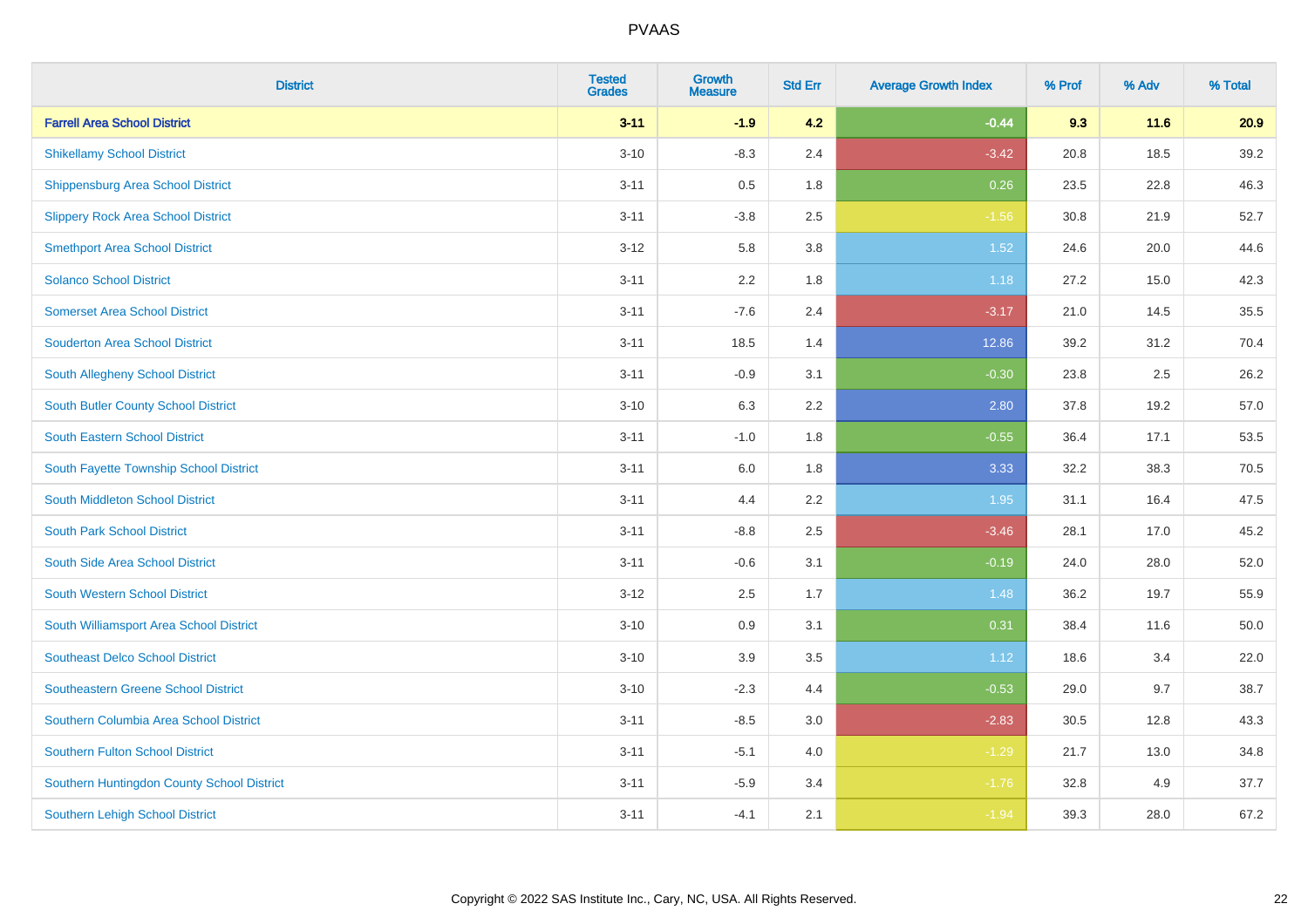| <b>District</b>                              | <b>Tested</b><br><b>Grades</b> | <b>Growth</b><br><b>Measure</b> | <b>Std Err</b> | <b>Average Growth Index</b> | % Prof | % Adv   | % Total |
|----------------------------------------------|--------------------------------|---------------------------------|----------------|-----------------------------|--------|---------|---------|
| <b>Farrell Area School District</b>          | $3 - 11$                       | $-1.9$                          | 4.2            | $-0.44$                     | 9.3    | 11.6    | 20.9    |
| Southern Tioga School District               | $3 - 11$                       | $-0.1$                          | 2.8            | $-0.03$                     | 26.3   | 10.3    | 36.6    |
| <b>Southern York County School District</b>  | $3 - 11$                       | 15.5                            | 1.8            | 8.48                        | 37.6   | 29.2    | 66.8    |
| <b>Southmoreland School District</b>         | $3 - 11$                       | $-12.5$                         | 3.1            | $-4.04$                     | 33.3   | 15.5    | 48.8    |
| <b>Spring Cove School District</b>           | $3 - 11$                       | 9.1                             | 2.4            | 3.77                        | 31.8   | 25.4    | 57.1    |
| <b>Spring Grove Area School District</b>     | $3 - 11$                       | 3.9                             | 2.0            | 1.90                        | 30.0   | 23.0    | 53.0    |
| <b>Springfield School District</b>           | $3 - 11$                       | 1.2                             | 1.7            | 0.69                        | 31.8   | 25.2    | 56.9    |
| <b>Springfield Township School District</b>  | $3 - 11$                       | $-3.9$                          | 3.1            | $-1.27$                     | 37.2   | 30.8    | 68.1    |
| <b>Spring-Ford Area School District</b>      | $3 - 11$                       | 16.6                            | 1.2            | 14.02                       | 30.4   | 45.3    | 75.7    |
| <b>State College Area School District</b>    | $3 - 11$                       | 24.5                            | 1.3            | 18.59                       | 31.9   | 46.9    | 78.8    |
| <b>Steel Valley School District</b>          | $3 - 11$                       | 11.1                            | 3.3            | 3.33                        | 34.8   | 10.1    | 44.9    |
| <b>Steelton-Highspire School District</b>    | $3 - 11$                       | $-5.3$                          | 3.2            | $-1.65$                     | 13.9   | 0.0     | 13.9    |
| <b>Sto-Rox School District</b>               | $3 - 10$                       | $-7.0$                          | 3.5            | $-1.99$                     | 3.2    | $0.0\,$ | 3.2     |
| <b>Stroudsburg Area School District</b>      | $3 - 11$                       | 7.5                             | 1.6            | 4.70                        | 30.4   | 18.3    | 48.7    |
| <b>Sugar Valley Rural Charter School</b>     | $3 - 11$                       | $-3.6$                          | 3.7            | $-0.98$                     | 10.3   | 0.0     | 10.3    |
| <b>Sullivan County School District</b>       | $3 - 10$                       | 2.5                             | 4.3            | 0.58                        | 43.6   | 7.7     | 51.3    |
| <b>Susq-Cyber Charter School</b>             | $9 - 11$                       | $-3.2$                          | 5.8            | $-0.54$                     | 23.8   | 4.8     | 28.6    |
| <b>Susquehanna Community School District</b> | $3 - 11$                       | $-4.5$                          | 3.8            | $-1.19$                     | 31.9   | 8.8     | 40.7    |
| Susquehanna Township School District         | $3 - 12$                       | 3.9                             | 2.7            | 1.45                        | 19.0   | 13.1    | 32.0    |
| <b>Susquenita School District</b>            | $3 - 11$                       | $-5.9$                          | 2.6            | $-2.28$                     | 30.6   | 13.9    | 44.4    |
| <b>Tacony Academy Charter School</b>         | $3 - 11$                       | $-12.9$                         | 3.3            | $-3.90$                     | 8.6    | 1.4     | 10.0    |
| <b>Tamaqua Area School District</b>          | $3 - 12$                       | 6.5                             | 2.4            | 2.72                        | 34.3   | 17.5    | 51.8    |
| <b>Tech Freire Charter School</b>            | $9 - 11$                       | 0.7                             | 2.5            | 0.27                        | 3.6    | 0.0     | 3.6     |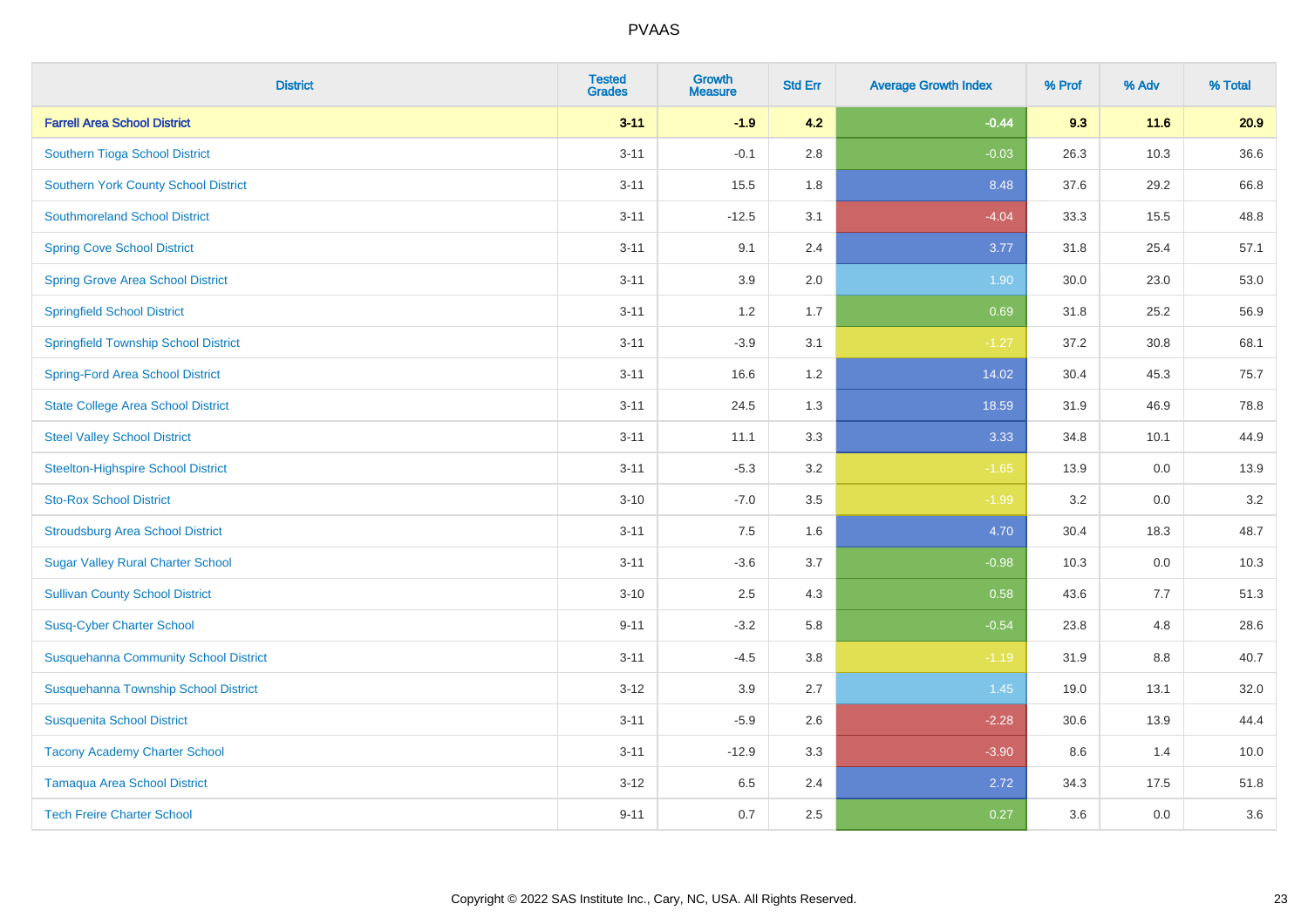| <b>District</b>                               | <b>Tested</b><br><b>Grades</b> | Growth<br><b>Measure</b> | <b>Std Err</b> | <b>Average Growth Index</b> | % Prof | % Adv   | % Total |
|-----------------------------------------------|--------------------------------|--------------------------|----------------|-----------------------------|--------|---------|---------|
| <b>Farrell Area School District</b>           | $3 - 11$                       | $-1.9$                   | 4.2            | $-0.44$                     | 9.3    | 11.6    | 20.9    |
| <b>Tidioute Community Charter School</b>      | $3 - 11$                       | 0.8                      | 4.4            | 0.19                        | 18.1   | 6.9     | 25.0    |
| <b>Titusville Area School District</b>        | $3 - 11$                       | $-5.0$                   | 2.5            | $-1.98$                     | 26.5   | 6.8     | 33.3    |
| <b>Towanda Area School District</b>           | $3 - 11$                       | $-4.0$                   | 2.6            | $-1.52$                     | 24.8   | $9.9\,$ | 34.8    |
| <b>Tredyffrin-Easttown School District</b>    | $3 - 10$                       | 8.7                      | 2.4            | 3.57                        | 35.2   | 35.8    | 71.0    |
| <b>Trinity Area School District</b>           | $3 - 11$                       | $-8.7$                   | 1.8            | $-4.87$                     | 20.9   | 9.8     | 30.8    |
| <b>Tri-Valley School District</b>             | $3 - 10$                       | $-2.7$                   | 3.9            | $-0.69$                     | 31.0   | 9.5     | 40.5    |
| <b>Troy Area School District</b>              | $3 - 10$                       | $-4.7$                   | 3.2            | $-1.46$                     | 22.8   | 16.5    | 39.2    |
| <b>Tulpehocken Area School District</b>       | $3 - 12$                       | 1.0                      | 4.9            | 0.20                        | 11.5   | 23.1    | 34.6    |
| <b>Tunkhannock Area School District</b>       | $3 - 11$                       | 1.4                      | 2.0            | 0.71                        | 29.8   | 18.1    | 47.9    |
| <b>Turkeyfoot Valley Area School District</b> | $3-12$                         | $-15.4$                  | 5.8            | $-2.66$                     | 3.8    | 3.8     | 7.6     |
| <b>Tuscarora School District</b>              | $3 - 11$                       | 13.4                     | 2.2            | 6.20                        | 37.1   | 26.3    | 63.4    |
| <b>Tussey Mountain School District</b>        | $3 - 12$                       | $-13.0$                  | 3.3            | $-3.93$                     | 11.1   | $3.2\,$ | 14.3    |
| <b>Twin Valley School District</b>            | $3 - 12$                       | $-3.2$                   | 1.9            | $-1.68$                     | 38.8   | 19.8    | 58.6    |
| <b>Tyrone Area School District</b>            | $3 - 12$                       | 29.2                     | 2.3            | 12.86                       | 36.6   | 29.1    | 65.7    |
| <b>Union Area School District</b>             | $3 - 11$                       | $-6.5$                   | 3.8            | $-1.70$                     | 30.6   | 12.2    | 42.9    |
| <b>Union City Area School District</b>        | $3 - 12$                       | $-8.7$                   | 3.3            | $-2.59$                     | 29.7   | 10.9    | 40.6    |
| <b>Union School District</b>                  | $3-12$                         | 2.5                      | 3.7            | 0.69                        | 17.9   | 10.4    | 28.4    |
| <b>Uniontown Area School District</b>         | $3 - 11$                       | $-2.8$                   | 3.1            | $-0.91$                     | 31.7   | 7.3     | 39.0    |
| <b>Unionville-Chadds Ford School District</b> | $3 - 11$                       | 15.8                     | 1.7            | 9.12                        | 31.2   | 48.0    | 79.2    |
| <b>United School District</b>                 | $3 - 11$                       | 6.3                      | 3.3            | 1.89                        | 38.8   | 16.3    | 55.0    |
| <b>Universal Audenried Charter School</b>     | $9 - 11$                       | $-3.8$                   | 2.5            | $-1.53$                     | 3.0    | 0.5     | 3.5     |
| <b>Upper Adams School District</b>            | $3 - 11$                       | 0.9                      | 2.5            | 0.37                        | 33.0   | 17.0    | 50.0    |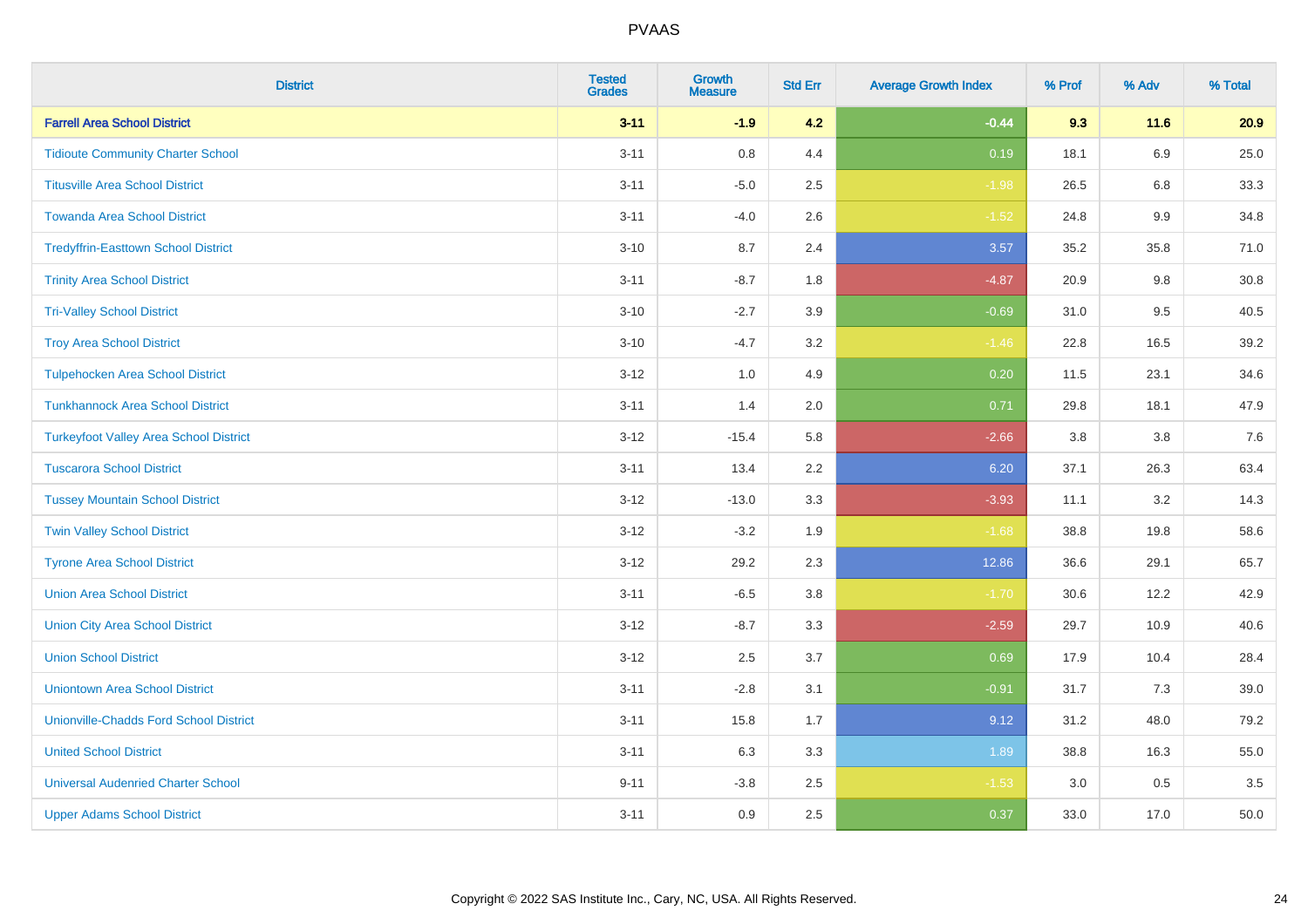| <b>District</b>                                | <b>Tested</b><br><b>Grades</b> | Growth<br><b>Measure</b> | <b>Std Err</b> | <b>Average Growth Index</b> | % Prof | % Adv | % Total |
|------------------------------------------------|--------------------------------|--------------------------|----------------|-----------------------------|--------|-------|---------|
| <b>Farrell Area School District</b>            | $3 - 11$                       | $-1.9$                   | 4.2            | $-0.44$                     | 9.3    | 11.6  | 20.9    |
| <b>Upper Darby School District</b>             | $3 - 12$                       | 11.2                     | 1.4            | 8.28                        | 23.8   | 11.8  | 35.6    |
| <b>Upper Dauphin Area School District</b>      | $3 - 11$                       | 16.5                     | 5.1            | 3.26                        | 37.5   | 26.8  | 64.3    |
| <b>Upper Dublin School District</b>            | $3 - 12$                       | 2.1                      | 1.8            | 1.19                        | 34.7   | 30.0  | 64.7    |
| <b>Upper Merion Area School District</b>       | $3 - 11$                       | 14.0                     | 2.0            | 7.15                        | 34.4   | 32.6  | 67.0    |
| <b>Upper Moreland Township School District</b> | $3 - 11$                       | 1.1                      | 2.0            | 0.56                        | 24.8   | 26.6  | 51.3    |
| <b>Upper Perkiomen School District</b>         | $3 - 11$                       | 5.7                      | 1.9            | 3.04                        | 25.4   | 19.9  | 45.4    |
| <b>Upper Saint Clair School District</b>       | $3 - 11$                       | 13.8                     | 1.8            | 7.86                        | 32.2   | 44.5  | 76.7    |
| Urban Pathways 6-12 Charter School             | $6 - 11$                       | $-4.1$                   | 5.7            | $-0.72$                     | 0.0    | 0.0   | $0.0\,$ |
| <b>Valley Grove School District</b>            | $3 - 10$                       | $-4.0$                   | 5.5            | $-0.72$                     | 68.4   | 15.8  | 84.2    |
| <b>Valley View School District</b>             | $3 - 11$                       | 9.3                      | 2.2            | 4.18                        | 26.6   | 23.1  | 49.7    |
| <b>Wallenpaupack Area School District</b>      | $3 - 11$                       | 8.8                      | 2.1            | 4.28                        | 28.5   | 18.9  | 47.4    |
| <b>Wallingford-Swarthmore School District</b>  | $3 - 10$                       | 5.0                      | $2.2\,$        | 2.25                        | 33.3   | 37.1  | 70.4    |
| <b>Warren County School District</b>           | $3 - 11$                       | $-0.1$                   | 1.6            | $-0.06$                     | 26.7   | 9.7   | 36.4    |
| <b>Warrior Run School District</b>             | $3 - 11$                       | 10.5                     | 2.7            | 3.86                        | 34.1   | 16.8  | 50.9    |
| <b>Warwick School District</b>                 | $3 - 11$                       | 21.7                     | 1.8            | 11.76                       | 27.7   | 36.3  | 64.0    |
| <b>Washington School District</b>              | $3 - 11$                       | $-15.9$                  | 2.9            | $-5.44$                     | 12.9   | 1.7   | 14.7    |
| <b>Wattsburg Area School District</b>          | $3 - 11$                       | 1.0                      | 2.7            | 0.36                        | 20.4   | 12.4  | 32.7    |
| <b>Wayne Highlands School District</b>         | $3 - 11$                       | 22.5                     | 2.5            | 9.16                        | 33.8   | 40.4  | 74.2    |
| <b>Waynesboro Area School District</b>         | $3 - 12$                       | $3.0\,$                  | 1.8            | 1.67                        | 26.0   | 23.5  | 49.5    |
| <b>Weatherly Area School District</b>          | $3 - 11$                       | $-5.8$                   | 4.0            | $-1.44$                     | 32.1   | 8.9   | 41.1    |
| <b>Wellsboro Area School District</b>          | $3 - 11$                       | $-6.3$                   | 3.0            | $-2.08$                     | 24.4   | 13.4  | 37.8    |
| <b>West Allegheny School District</b>          | $3 - 12$                       | 8.6                      | 2.0            | 4.34                        | 37.3   | 27.2  | 64.5    |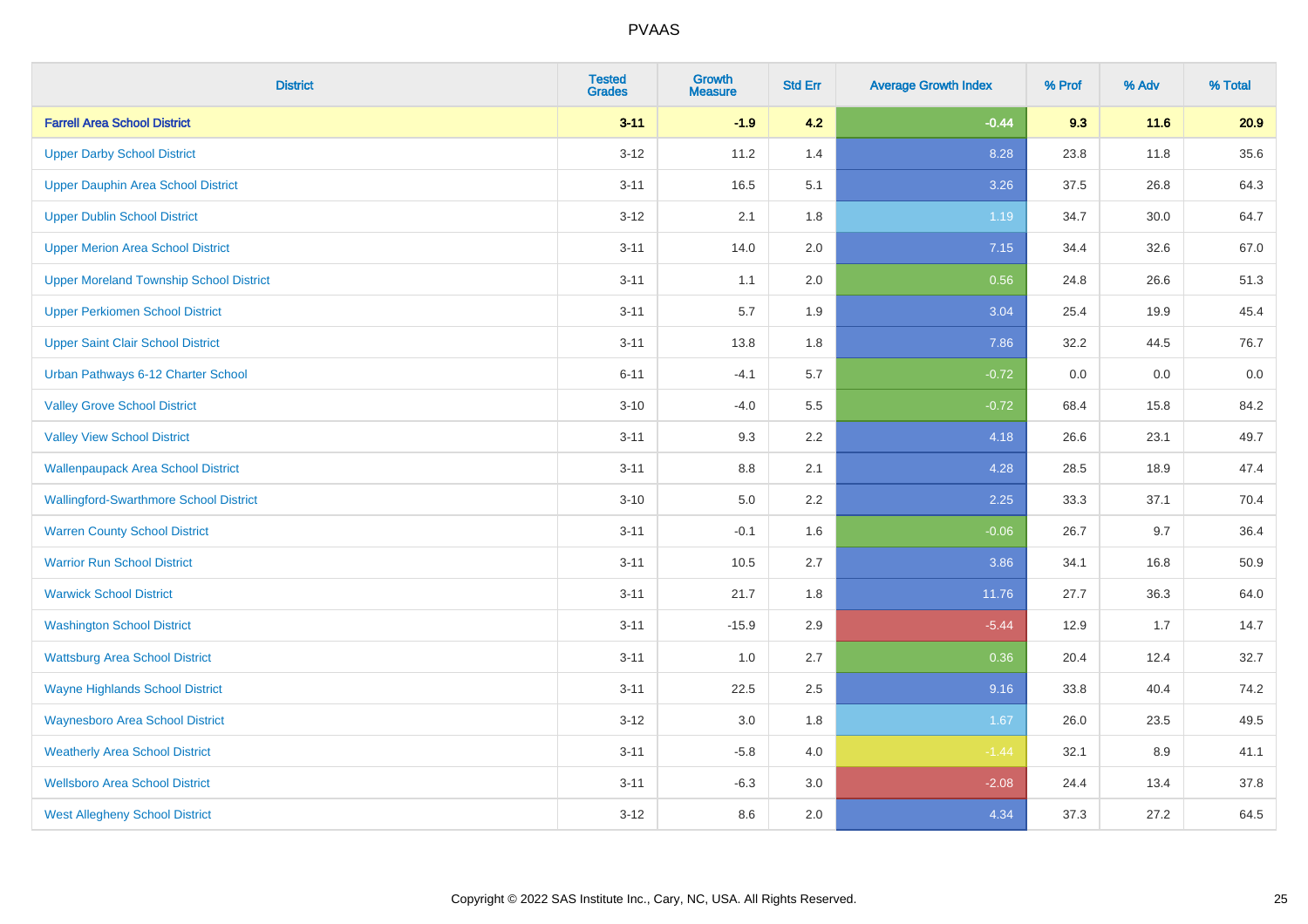| <b>District</b>                                 | <b>Tested</b><br><b>Grades</b> | <b>Growth</b><br><b>Measure</b> | <b>Std Err</b> | <b>Average Growth Index</b> | % Prof | % Adv | % Total |
|-------------------------------------------------|--------------------------------|---------------------------------|----------------|-----------------------------|--------|-------|---------|
| <b>Farrell Area School District</b>             | $3 - 11$                       | $-1.9$                          | 4.2            | $-0.44$                     | 9.3    | 11.6  | 20.9    |
| <b>West Branch Area School District</b>         | $3 - 11$                       | 17.0                            | 3.3            | 5.20                        | 47.1   | 19.1  | 66.2    |
| <b>West Chester Area School District</b>        | $3 - 11$                       | $-2.1$                          | 1.2            | $-1.83$                     | 36.4   | 23.2  | 59.6    |
| <b>West Greene School District</b>              | $3 - 11$                       | $-8.1$                          | 3.9            | $-2.08$                     | 31.0   | 11.9  | 42.9    |
| West Jefferson Hills School District            | $3 - 11$                       | 1.9                             | 1.9            | 0.99                        | 34.8   | 27.3  | 62.1    |
| <b>West Middlesex Area School District</b>      | $3 - 10$                       | $-7.4$                          | 3.5            | $-2.11$                     | 32.0   | 9.6   | 41.6    |
| <b>West Mifflin Area School District</b>        | $3 - 12$                       | $-11.9$                         | 2.5            | $-4.77$                     | 15.9   | 4.0   | 19.9    |
| <b>West Perry School District</b>               | $3 - 11$                       | 11.0                            | 2.3            | 4.76                        | 26.9   | 20.5  | 47.4    |
| <b>West Shore School District</b>               | $3 - 12$                       | 2.2                             | 1.3            | 1.68                        | 31.8   | 15.2  | 47.1    |
| <b>West Side CTC</b>                            | $9 - 10$                       | $-32.0$                         | 3.9            | $-8.16$                     | 5.9    | 0.0   | 5.9     |
| <b>West York Area School District</b>           | $3 - 12$                       | $-9.8$                          | 2.7            | $-3.57$                     | 21.9   | 10.9  | 32.8    |
| <b>Western Beaver County School District</b>    | $3 - 11$                       | $-9.3$                          | 4.2            | $-2.20$                     | 45.1   | 3.9   | 49.0    |
| <b>Western Wayne School District</b>            | $3 - 11$                       | 3.6                             | 2.6            | 1.39                        | 30.8   | 16.2  | 47.0    |
| <b>Westinghouse Arts Academy Charter School</b> | $9 - 10$                       | $-6.0$                          | 3.3            | $-1.81$                     | 20.2   | 8.9   | 29.1    |
| <b>Westmont Hilltop School District</b>         | $3 - 11$                       | $-1.0$                          | 2.8            | $-0.36$                     | 33.3   | 14.7  | 48.0    |
| <b>Whitehall-Coplay School District</b>         | $3 - 11$                       | 11.8                            | 1.7            | 7.06                        | 32.3   | 21.7  | 54.0    |
| <b>Wilkes-Barre Area School District</b>        | $3 - 11$                       | $-12.4$                         | 2.4            | $-5.18$                     | 14.2   | 3.7   | 17.9    |
| <b>William Penn School District</b>             | $3 - 12$                       | 7.0                             | 1.9            | 3.61                        | 14.0   | 7.2   | 21.3    |
| <b>Williams Valley School District</b>          | $3 - 11$                       | 2.6                             | 3.7            | 0.69                        | 17.0   | 5.1   | 22.0    |
| <b>Williamsburg Community School District</b>   | $3 - 11$                       | $-16.9$                         | 4.1            | $-4.14$                     | 22.4   | 0.0   | 22.4    |
| <b>Williamsport Area School District</b>        | $3 - 11$                       | $-11.7$                         | 1.4            | $-8.29$                     | 18.2   | 10.5  | 28.7    |
| Wilmington Area School District                 | $3 - 11$                       | 11.1                            | 3.3            | 3.37                        | 29.8   | 26.2  | 56.0    |
| <b>Wilson Area School District</b>              | $3 - 11$                       | $-0.3$                          | 2.4            | $-0.12$                     | 35.4   | 14.6  | 50.0    |